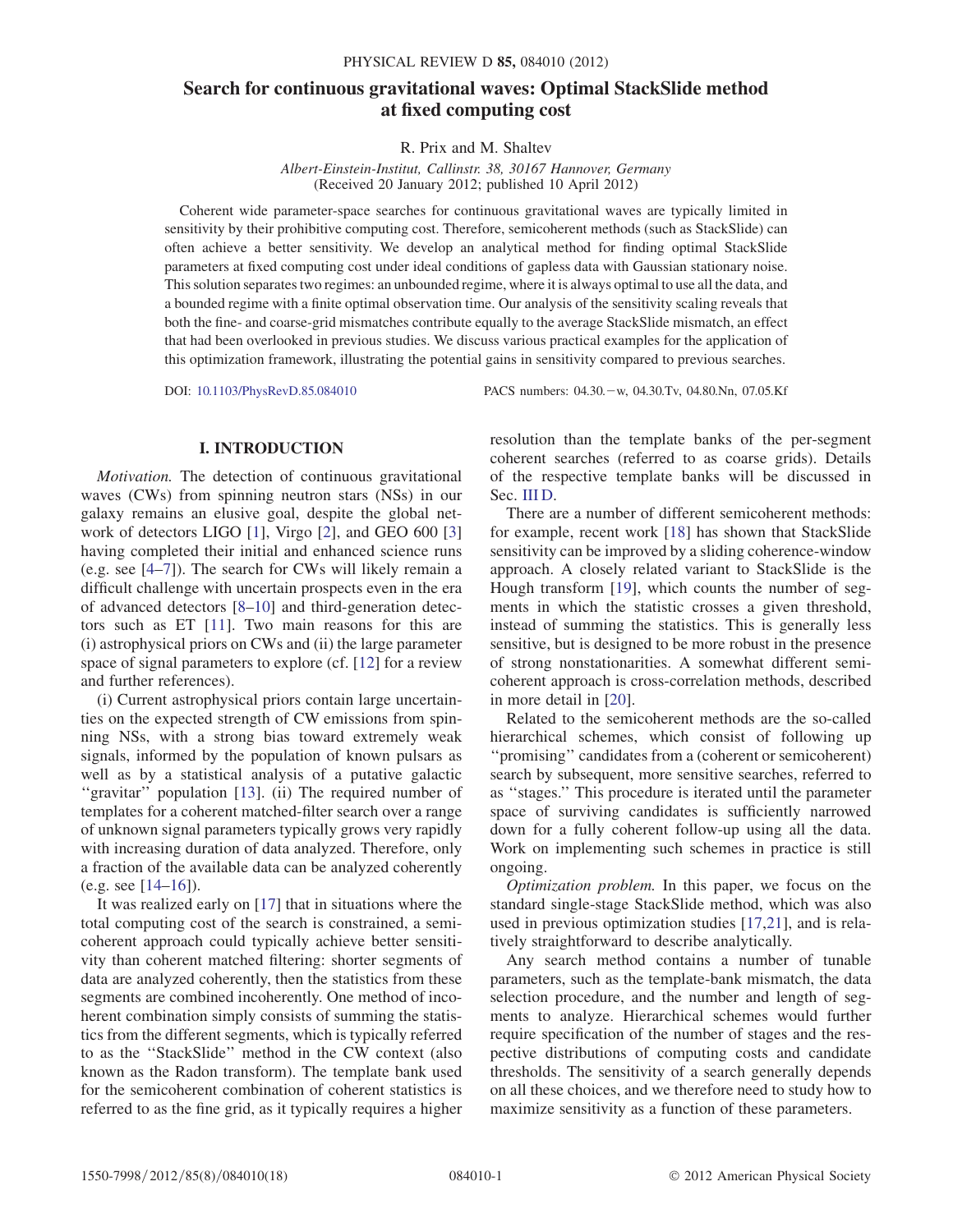This optimization problem has been studied previously by Brady and Creighton [\[17\]](#page-17-12) (henceforth ''BC'') and subsequently by Cutler, Gholami, and Krishnan [[21](#page-17-16)] (in the following ''CGK''). Both studies have focused on the wider problem of optimizing a multistage hierarchical scheme of StackSlide stages, and have directly resorted to fully numerical exploration of the optimization problem. Here, instead we focus on the simpler single-stage search, which allows us to fully analytically analyze the problem. In the next step, this can be used as a building block to attack the optimization of hierarchical schemes.

Note that for a network of detectors with different noise floors, the choice of detectors to use at fixed computing cost is part of the optimization problem, but under the present assumption of ''ideal data'' the answer can be obtained independently [\[22\]](#page-17-17). More work is required to develop a practical algorithm to compute the optimal search parameters for given data from a network of detectors, including gaps, nonstationarities, and various detector artifacts.

Summary of main results. Careful analysis of the sensitivity scaling shows that the average StackSlide mismatch is given by the sum of the average mismatches from the coarse- and fine-grid template banks, an effect that had previously been overlooked. Note that we allow for independent coarse- and fine-grid mismatches, while BC and CGK forced them to be equal as an ad hoc constraint.

The analytic optimization is achieved by using local power-law approximations to the computing-cost and sensitivity functions. The results provide analytic selfconsistency conditions for the optimal solution: if the initial power-law coefficients agree with those found at the analytic solution, then the solution is self-consistent and (locally) optimal. If this is not the case, one can iterate over successive solutions or scan a range of StackSlide parameters, in order to ''bootstrap'' into a self-consistent optimal solution.

We find that the analytic solution for StackSlide searches separates two different regimes depending on the powerlaw coefficients: a bounded regime in which there is a finite optimal observation time, and an unbounded regime in which the optimal solution always consists of using all of the available data, irrespective of the available computing cost.

Plan of the paper. In Sec. [II,](#page-1-0) we discuss the general CW optimization problem, which includes the single-stage StackSlide search as the lowest-level building block. In Sec. [III,](#page-2-0) we derive the sensitivity estimate and computingcost functions for StackSlide searches, and motivate their approximation as local power laws. After deriving in Sec. [IV](#page-9-0) the general analytical solution and discussing a few special cases, we provide examples for the practical application of this framework in Sec. [V:](#page-12-0) directed searches, all-sky searches, and searches for CWs from NSs in binary systems.

# II. MAXIMIZING PROBABILITY OF A CW DETECTION

<span id="page-1-0"></span>The goal for wide parameter-space CW searches for unknown signals should be to maximize the probability of detection, given current astrophysical priors, detector data, and finite computing resources. Conceptually, one can think of this problem as a hierarchy of two questions:

- (i) What parameter space  $\mathbb{P} \subseteq \mathbb{P}^{(0)}$  to search? More generally: how to distribute the total available comgenerally: how to distribute the total available computing power  $C_0$  over the space  $\mathbb{P}^{(0)}$  of possible CW signals, given astrophysical priors, detector data, and an (optimal) search method?
- (ii) What is the optimal search method? Namely, which method yields the highest detection probability  $p_{\text{det}}$ on a parameter-space cell  $\Delta P$  if we spend computing cost  $\Delta C$  on it?

The answer to the first question relies on the second, but we can analyze the lower-level second question independently of the first. There has been surprisingly little work on this problem so far. The first question has hardly been addressed at all, except for recent work by Knispel [\[23\]](#page-17-18). The second question has been studied previously by BC [\[17\]](#page-17-12) and CGK [[21](#page-17-16)], assuming a specific type of hierarchical scheme, which we refer to as the classical hierarchical scheme (CHS).

In the CHS, one performs a hierarchy of semicoherent searches (called stages), starting with a relatively lowsensitivity search over the whole initial parameter space  $\mathbb{P}^{(1)}$ . Promising candidates crossing the first-stage threshold are selected and constitute the search subspace  $\mathbb{P}^{(2)} \subset \mathbb{P}^{(1)}$ for the second, higher-sensitivity stage. This is iterated until eventually after m such stages a fully coherent search over all the data can be performed on the surviving candidates. At this point, one has reached the maximal possible sensitivity for a small portion  $\mathbb{P}^{(m)} \subset \mathbb{P}^{(1)}$  of the initial parameter space.

Each stage  $(i)$  is characterized by its input parameter space  $\mathbb{P}^{(i)}$ , a computing-cost constraint  $C_0^{(i)}$ , and a falsealarm probability  $p_{\text{fA}}^{(i)}$ . Each stage selects a candidate subspace  $\mathbb{P}^{(i+1)} \subset \mathbb{P}^{(i)}$  to follow up in the next stage. An optimal per-stage search would result in the highest detection probability  $p_{\text{det}}^{(i)}$  for given signal strength  $h_{\text{rms}}$  and constraints  $\{p_{\text{fA}}^{(i)}, p^{(i)}, C_0^{(i)}\}$ . The tunable CHS parameters are therefore the number m of stages and the per-stage are therefore the number  $m$  of stages and the per-stage constraints  $\{p_{\text{fA}}^{(i)}, C_0^{(i)}\}$ . These can be varied in order to maximize the overall detection probability  $p_{\text{fA}}(h)$  for maximize the overall detection probability  $p_{\text{det}}(h_{\text{rms}})$  for the given total signal parameter space  $\mathbb{P}^{(0)}$ , computing cost  $C_0 = \sum_{i=1}^m C_0^{(i)}$ , and false-alarm probability  $p_{\text{fA}} = \prod_{i=1}^m p_{\text{fA}}^{(i)}$ .  $\frac{m}{i=1} p_{\text{fA}}^{(i)}$ .<br>This fo

This formulation of the CHS suggests that each stage  $(i)$ could be considered an independent optimization problem for given external constraints  $\{p_{\text{fA}}^{(i)}, p_{\text{fB}}^{(i)}, C_0^{(i)}\}$ , if none of its internal parameters interfere with the overall hierarchical internal parameters interfere with the overall hierarchical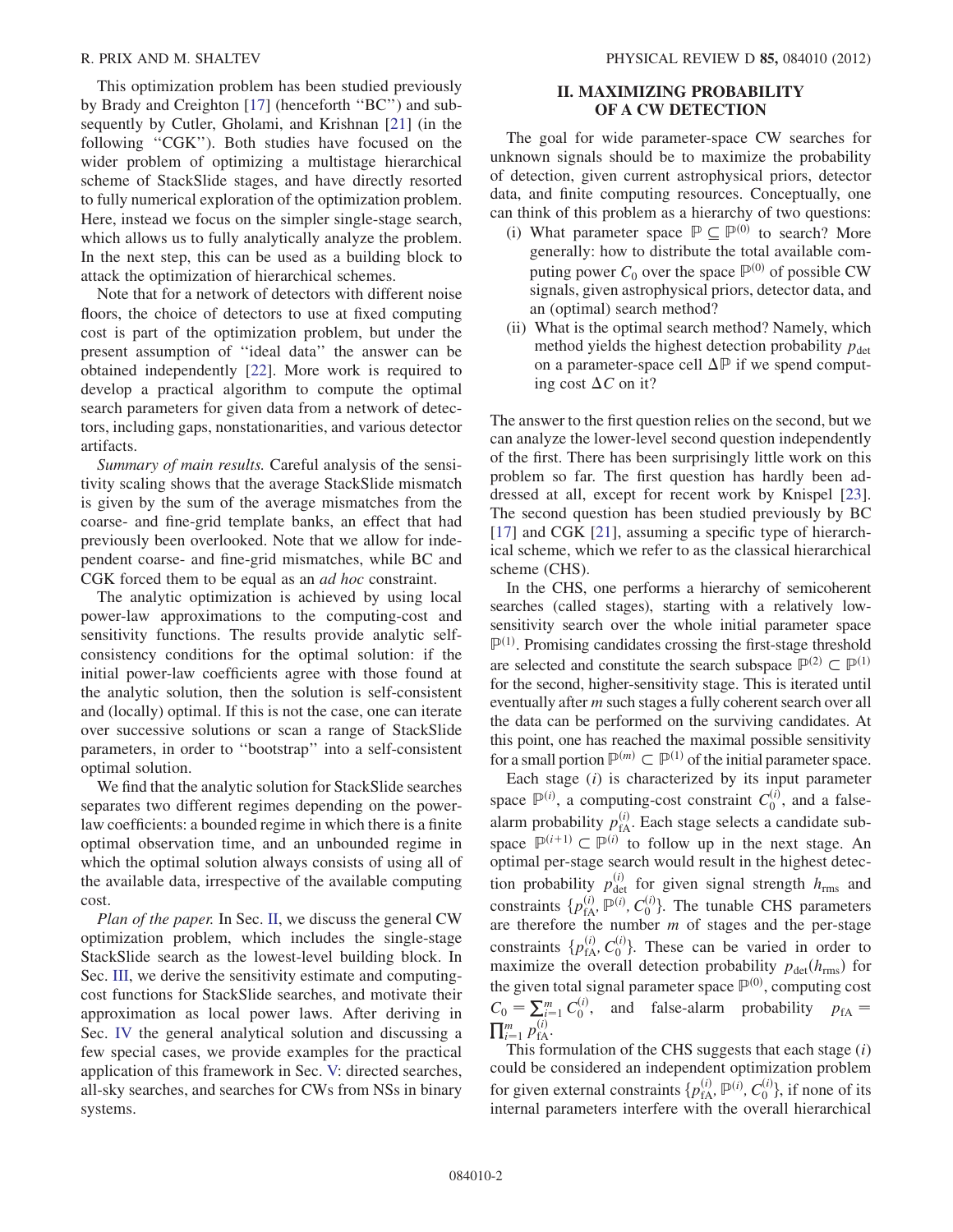scheme. One might contend that the parameter-space resolution of the search violates this clean factorization: the follow-up space  $\mathbb{P}^{(i+1)}$  from stage (i) depends on its parameter-space resolution, which might impact the required computing cost of the next stage. However, it is easy to see that (to first order) such a coupling is not expected. The number of candidates  $\mathcal{N}_{cand}$  returned from any stage (except for the last one) will be dominated by the number  $\mathcal{N}_{fA}$  of false alarms. Therefore,  $\mathcal{N}_{cand} \approx$  $\mathcal{N}_{\text{fA}} \approx p_{\text{fA}} \mathcal{N}$ , where  $\mathcal N$  is the number of (approximately) independent templates searched in this stage. This can be estimated as  $\mathcal{N} \approx V_{\mathbb{P}}/v_0$ , in terms of the (metric) volume  $V_{\mathbb{P}}$  of the parameter space  $\mathbb{P}$ , and the volume  $v_0$  covered by one template. Therefore, the number  $\mathcal{N}_{\text{cand}}$  of follow-up candidates from any stage does indeed depend on its parameter-space resolution, which depends on the internal stage parameters. However, the computing cost of the next stage depends primarily on the volume of the follow-up parameter space, which is  $V_{fA} \approx \mathcal{N}_{fA}v_0 \approx$  $p_{fA}V_{\mathbb{P}}$ , and is therefore independent of internal stage parameters. It is interesting to note that each stage  $(i)$  in this scheme achieves a reduction of the input parameter-space volume by roughly a factor of the false-alarm probability  $p_{\text{fA}}^{(i)}$ , irrespective of the internal details of that search.

The optimal per-stage search method is essentially unknown, but following BC and CGK we focus on a known good strategy, namely, the StackSlide method. While different semicoherent methods differ in the details and their exact sensitivity, they share the main characteristics of coherently searching N shorter segments of length  $\Delta T$ , and combining them incoherently in some way. We roughly expect the sensitivity per cost of different methods to behave qualitatively similarly to the StackSlide method, but more work would be required to study this in detail.

# III. PROPERTIES OF A SINGLE-STAGE STACKSLIDE SEARCH

<span id="page-2-0"></span>The general StackSlide scheme consists of dividing the data (of total duration  $T$ ) into  $N$  segments of duration  $\Delta T = T/N$ , then performing a coherent matched-filter search on each segment and combining these statistics incoherently to a new statistic  $\Sigma$  by summing them across segments. The coherent matched-filter statistic used is the  $\mathcal F$ -statistic, which was first derived in [[24](#page-17-19)] and extended to multiple detectors in [[25\]](#page-17-20). Using the same amount of data as a fully coherent search, the resulting semicoherent statistic is less sensitive, but substantially cheaper to compute over a wide parameter space. At fixed computing cost, a semicoherent search is therefore generally more sensitive than a fully coherent  $\mathcal F$ -statistic search.

*Notation:* we distinguish quantities  $Q$  that can refer to either the coherent or the incoherent step in the following way: we use a tilde, i.e.  $Q$  when referring to the coherent step, and a hat, i.e.  $\hat{Q}$  when referring to the incoherent step. For the following derivations, we restrict ourselves to a single-detector formalism for simplicity, but we state the (trivial) generalization to  $N_{\text{det}} \geq 1$  detectors of relevant results.

#### A. The StackSlide search method

<span id="page-2-1"></span>Let  $k = 1...N$  be the index over segments, and  $\lambda \in \mathbb{P}$  a point in the search space  $\mathbb P$  of signal parameters. The "ideal" StackSlide statistic  $\Sigma_0(\lambda)$  is defined as

$$
\Sigma_0(\lambda) \equiv \sum_{k=1}^N 2\mathcal{F}_k(\lambda),\tag{1}
$$

i.e. a simple sum of *F*-statistic values  $\{2\mathcal{F}_k(\lambda)\}_{k=1}^N$  com-<br>puted at the same template point  $\lambda$  across all N segments puted at the same template point  $\lambda$  across all  $N$  segments.

This would require computing the  $\mathcal F$ -statistic over the same template bank as  $\Sigma_0$  in every segment. However, the metric resolution of  $\Sigma_0$  is generally finer than that of the single-segment  $\mathcal F$ -statistics [[26](#page-17-21)], and therefore this approach would spend unnecessary computing cost on the coherent  $\mathcal F$ -statistic. In practice,  $\mathcal F$  is therefore computed over a coarse grid of  $\mathcal N$  templates in each segment k, and is interpolated in order to sum  $\mathcal F$  on the fine grid of  $\hat{\mathcal{N}} \geq \tilde{\mathcal{N}}$  templates (e.g. see [[27](#page-17-22)]).

<span id="page-2-2"></span>Typically, the interpolation consists of picking the closest (in the metric sense) coarse-grid point  $\lambda_k(\lambda)$  to the finegrid point  $\hat{\lambda}$  from every segment k, i.e. we approximate Eq.  $(1)$  $(1)$  by

$$
\Sigma(\hat{\lambda}) = \sum_{k=1}^{N} 2\mathcal{F}_k(\tilde{\lambda}_k(\hat{\lambda})) \approx \Sigma_0(\hat{\lambda}),
$$
 (2)

which we refer to as the "interpolating" StackSlide statistic  $\Sigma$ . The following sensitivity optimization focuses exclusively on this interpolating StackSlide method, which is the most relevant approach for current practical applications. The subtle difference between interpolating StackSlide  $\Sigma$  and ideal StackSlide  $\Sigma_0$  with respect to its sensitivity and mismatches has been overlooked in previous studies, and will be important for the optimization problem.

#### B. Mismatch and metric

# 1. F -statistic mismatch

In the presence of a signal time series  $s(t, \lambda_s)$  with phase parameters  $\lambda_s$ , the statistic  $2\mathcal{F}_k(\tilde{\lambda})$  in a point  $\tilde{\lambda}$  follows a noncentral  $\chi^2$  distribution with 4 degrees of freedom and noncentrality parameter  $\rho_k^2(\lambda_s, \tilde{\lambda})$ . We denote this probability distribution as

$$
P(2\mathcal{F}_k|\rho_k^2) = \chi_4^2(2\mathcal{F}_k; \rho_k^2),\tag{3}
$$

which has the expectation value

$$
E[2\mathcal{F}_k(\lambda_{\rm s},\tilde{\lambda})] = 4 + \rho_k^2(\lambda_{\rm s},\tilde{\lambda}).
$$
 (4)

The quantity  $\rho_k$  is often referred to as the coherent signalto-noise ratio (SNR). In the case of a perfectly matched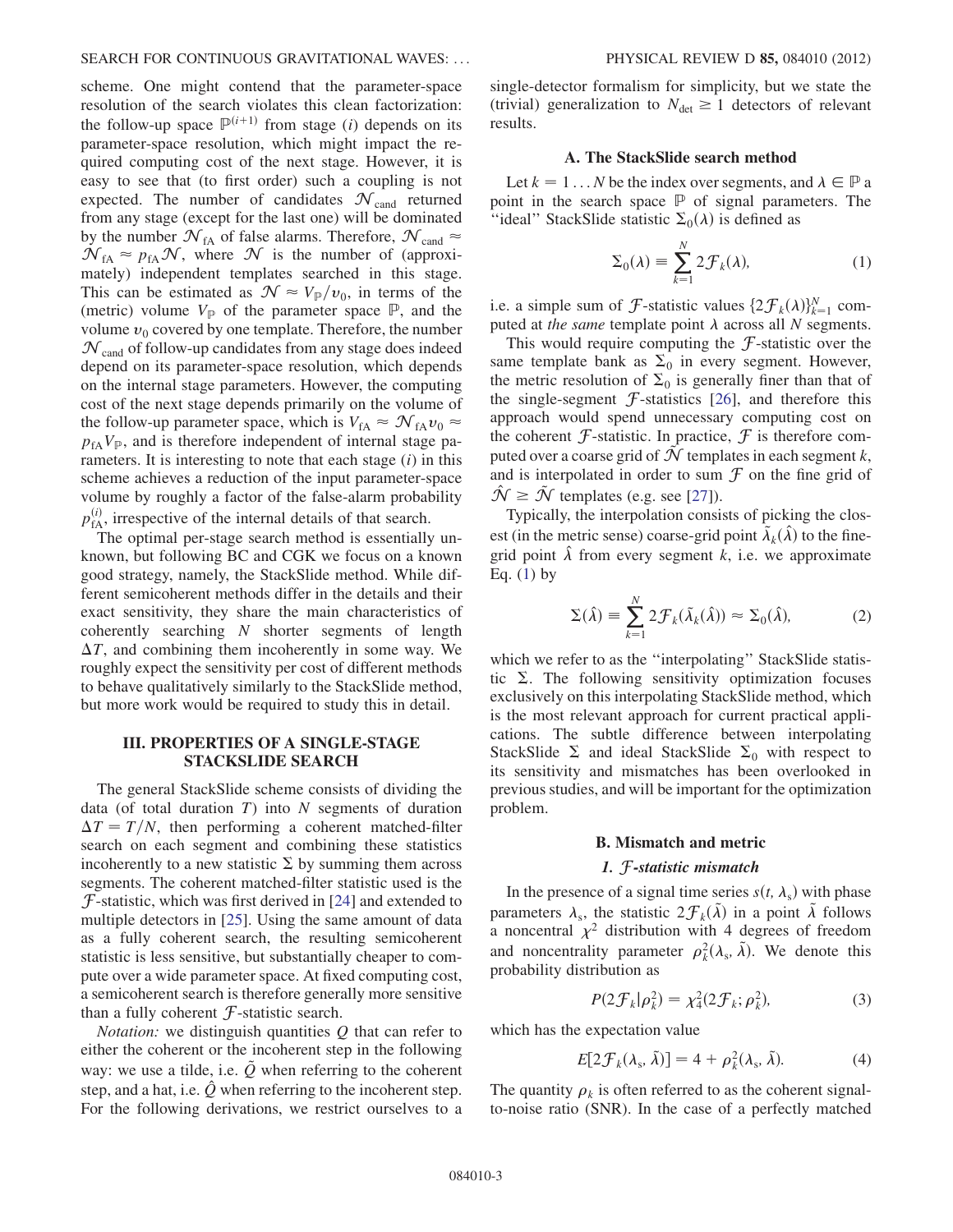<span id="page-3-0"></span>template  $\tilde{\lambda} = \lambda_s$ , the resulting "optimal" SNR [[24](#page-17-19)] in segment k can be expressed as

$$
\rho_k^2(\lambda_s, \lambda_s) = \frac{2}{S_n} \int_{t_k}^{t_k + \Delta T} s^2(t, \lambda_s) dt = \frac{2}{S_n} h_{\text{rms},k}^2 \Delta T, \quad (5)
$$

where  $t_k$  is the start-time of the kth segment,  $S_n$  is the (single-sided) noise power spectral density at the signal frequency  $f_s$ . In the second equality, we defined the rms signal strength  $h_{\text{rms},k}$  [[21](#page-17-16)] in segment k, which is a useful measure of the intrinsic signal strength in the detectors, independently of the quality and the amount of data used.

The signal strength  $h_{\text{rms},k}$  depends on the intrinsic signal amplitude  $h_0$ , the sky position, polarization angles, and detector orientation during segment  $k$ . One can show [\[24](#page-17-19)[,28\]](#page-17-23) that averaging  $h_{\text{rms},k}^2$  isotropically over sky positions and polarization angles yields the relation  $\langle h_{\text{rms},k}^2 \rangle_{\text{sky,pol}} = (2/25)h_0^2$ . Furthermore, for segment lengths of order  $\Delta T \gtrsim \mathcal{O}(1 \text{ days})$ , the averaging in Eq. ([5](#page-3-0)) results in  $h_{\text{rms},k}$  tending toward a constant over all segments. Therefore, it will be convenient to approximate  $h_{\text{rms},k} \approx h_{\text{rms}}$ , and so we can write

$$
\rho_k^2(\lambda_s, \lambda_s) \approx \frac{2}{S_n} h_{\text{rms}}^2 \Delta T \equiv \rho_{\text{opt}}^2(\Delta T), \tag{6}
$$

<span id="page-3-1"></span>which defines the average optimal SNR  $\rho_{opt}$  for given segment length  $\Delta T$ .

Note that this approximation only applies to the perfectly matched SNR  $\rho_k(\lambda_s, \lambda_s)$ . The "mismatched" SNR  $\rho_k(\lambda_s, \lambda)$  in an offset template  $\lambda = \lambda_s + \Delta \lambda$  is reduced with respect to the optimal SNR  $\rho_{opt}(\Delta T)$ . The corresponding relative loss defines the (segment-specific) mismatch function  $\tilde{\mu}_{k}(\lambda_{s}, \tilde{\lambda})$ , namely,

<span id="page-3-2"></span>
$$
\tilde{\mu}_{k}(\lambda_{s}, \tilde{\lambda}) \equiv 1 - \frac{\rho_{k}^{2}(\lambda_{s}, \tilde{\lambda})}{\rho_{\text{opt}}^{2}(\Delta T)} \n= \tilde{g}_{ij,k}(\lambda_{s}) \Delta \lambda^{i} \Delta \lambda^{j} + \mathcal{O}(\Delta \lambda^{3}),
$$
\n(7)

where Taylor expansion for small offsets  $\Delta \lambda$  defines the (coherent) metric tensor  $\tilde{g}_{ij,k}(\lambda)$  for segment k. The concept of the parameter-space metric was first introduced in [\[29](#page-17-24)[,30\]](#page-17-25), and analyzed in the context of a simplified CW statistic [[14](#page-17-10)] and the  $\mathcal F$ -statistic [\[31\]](#page-17-26).

The per-segment coarse-grid template bank is constructed under the constraint that no signal point  $\lambda_s \in \mathbb{P}$ should exceed a given maximal mismatch  $\tilde{m}$  to its closest (i.e. with the smallest mismatch) coarse-grid template  $\lambda_k(\lambda_s)$ , namely,

<span id="page-3-5"></span>
$$
\tilde{\mu}_{k}(\lambda_{s}, \tilde{\lambda}_{k}(\lambda_{s})) \leq \tilde{m} \quad \text{for all } \lambda_{s} \in \mathbb{P}. \tag{8}
$$

#### 2. Mismatch of ideal StackSlide

The ideal StackSlide statistic  $\Sigma_0$  defined in Eq. [\(1\)](#page-2-1) is the basis for the definition of the semicoherent metric

[\[17](#page-17-12)[,26,](#page-17-21)[32](#page-17-27)]). The statistic  $\Sigma_0$  follows a noncentral  $\chi^2$ distribution with 4N degrees of freedom, denoted as

$$
P(\Sigma_0|\rho_{\Sigma_0}^2) = \chi_{4N}^2(\Sigma_0; \rho_{\Sigma_0}^2),
$$
\n(9)

with noncentrality parameter

$$
\rho_{\Sigma_0}^2(\lambda_s, \hat{\lambda}) \equiv \sum_{k=1}^N \rho_k^2(\lambda_s, \hat{\lambda}), \tag{10}
$$

where  $\lambda_s$  are the signal parameters and  $\lambda$  is the location of a fine-grid template. The corresponding expectation value is

$$
E[\Sigma_0(\lambda_s, \hat{\lambda})] = 4N + \rho_{\Sigma_0}^2.
$$
 (11)

The perfectly matched noncentrality parameter  $\rho_{\Sigma_0}^2(\lambda_s, \lambda_s)$  can be expressed as

<span id="page-3-3"></span>
$$
\rho_{\Sigma_0}^2(\lambda_s, \lambda_s) = \sum_{k=1}^N \rho_k^2(\lambda_s, \lambda_s) = N \rho_{\rm opt}^2(\Delta T) = \rho_{\rm opt}^2(T), \qquad (12)
$$

which is identical to that of a perfectly matched  $\mathcal F$ -statistic over the same total duration  $T$ , as seen from Eq. ([6\)](#page-3-1). The reason why the StackSlide statistic  $\Sigma_0$  is less sensitive than the  $f$ -statistic for the same amount of data T stems from the different degrees of freedom of the respective distributions, namely,  $\chi^2_4(\rho^2)$  for the *F*-statistic as opposed to  $\chi^2(\rho^2)$  for StackSlide  $\Sigma_0$ as opposed to  $\chi^2_{4N}(\rho^2)$  for StackSlide  $\Sigma_0$ .<br>The mismatch function  $\hat{\rho}$  (A)  $\hat{\lambda}$ ) of ide

The mismatch function  $\hat{\mu}_0(\lambda_s, \lambda)$  of ideal StackSlide is defined in analogy to Eq. [\(7](#page-3-2)) as

$$
\hat{\mu}_0(\lambda_s, \hat{\lambda}) \equiv 1 - \frac{\rho_{\Sigma_0}^2(\lambda_s, \hat{\lambda})}{\rho_{\rm opt}^2(T)} = \hat{g}_{ij}(\lambda_s) \Delta \lambda^i \Delta \lambda^j + \mathcal{O}(\Delta \lambda^3),
$$
\n(13)

where  $\Delta \lambda = \hat{\lambda} - \lambda_s$  is the offset between the fine-grid template  $\lambda$  and the signal location  $\lambda_s$ , and Taylor expansion in small  $\Delta \lambda$  defines the (semicoherent) metric tensor  $\hat{g}_{ij}$ . Using Eqs. [\(12\)](#page-3-3) and ([7](#page-3-2)), we can rearrange the expression for the mismatch as

<span id="page-3-4"></span>
$$
\hat{\mu}_0(\lambda_s, \hat{\lambda}) = \frac{1}{N} \sum_{k=1}^N \tilde{\mu}_k(\lambda_s, \hat{\lambda})
$$

$$
\approx \left(\frac{1}{N} \sum_{k=1}^N \tilde{g}_{ij,k}(\lambda_s)\right) \Delta \lambda^i \Delta \lambda^j, \qquad (14)
$$

which shows that the ideal StackSlide mismatch  $\hat{\mu}_0$  and metric  $\hat{g}_{ij}$  are segment averages of the coherent mismatches and metrics, respectively.

<span id="page-3-6"></span>The fine-grid template bank of a StackSlide search is constructed under the constraint that no signal point  $\lambda_s \in \mathbb{P}$  should exceed a given maximal mismatch  $\hat{m}$  to its closest (i.e. with the smallest mismatch) fine-grid template  $\hat{\lambda}(\lambda_{s})$ , namely,

$$
\hat{\mu}_0(\lambda_s, \hat{\lambda}(\lambda_s)) \le \hat{m} \quad \text{for all } \lambda_s \in \mathbb{P}. \tag{15}
$$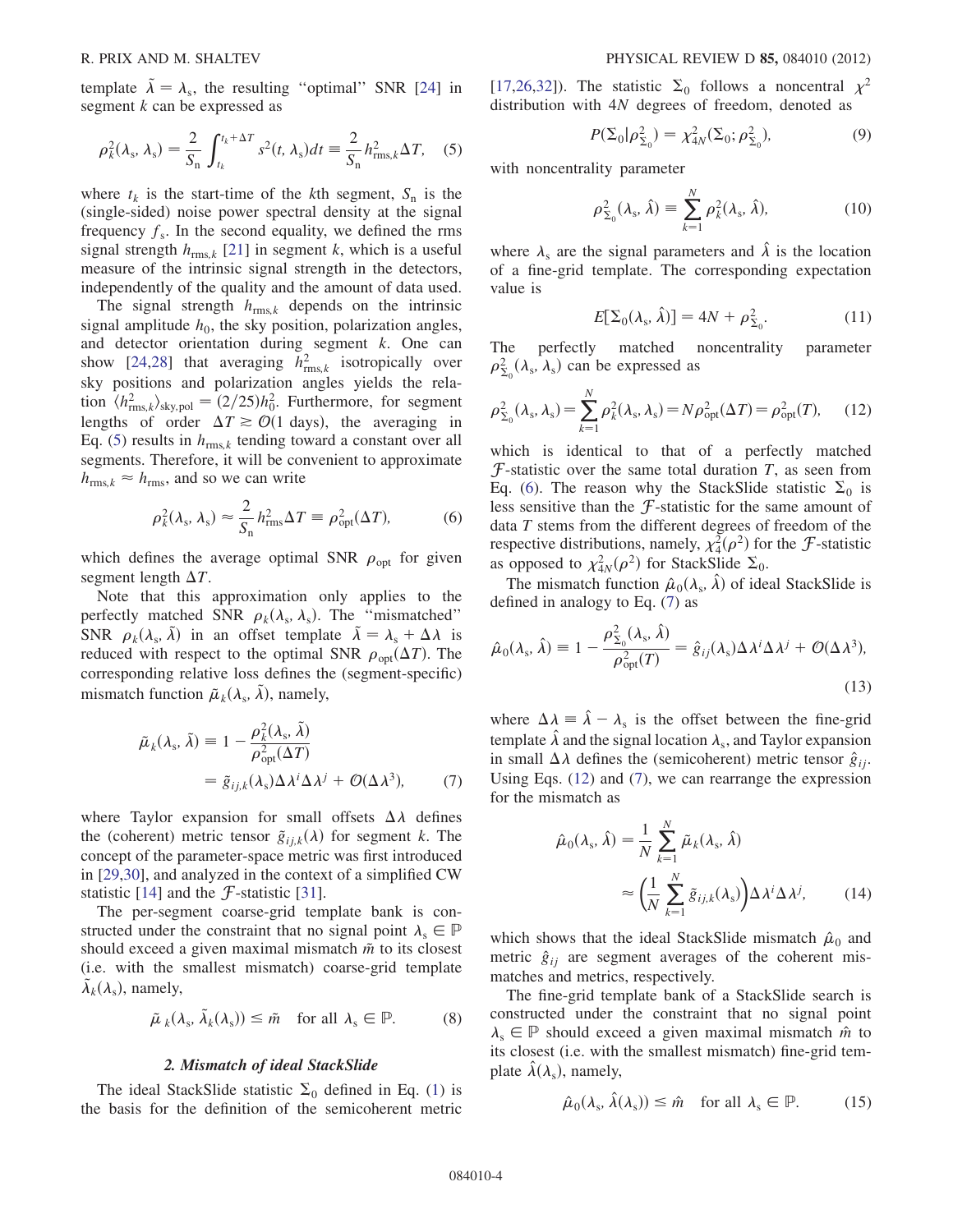#### 3. Mismatch of interpolating StackSlide

<span id="page-4-6"></span>We can now combine the above results to derive the mismatch of the interpolating StackSlide statistic  $\Sigma$ defined in Eq. ([2\)](#page-2-2). This statistic follows a noncentral  $\chi^2_{4N}$ distribution, namely,

$$
P(\Sigma|\rho_{\Sigma}^2) = \chi_{4N}^2(\Sigma; \rho_{\Sigma}^2),\tag{16}
$$

with noncentrality parameter

$$
\rho_{\Sigma}^2(\lambda_{\rm s}, \hat{\lambda}) \equiv \sum_{k=1}^N \rho_{\hat{k}}^2(\lambda_{\rm s}, \tilde{\lambda}_k(\hat{\lambda})), \tag{17}
$$

where  $\lambda_s$  are the signal phase parameters, and  $\tilde{\lambda}_k(\hat{\lambda})$  is the closest coarse-grid template in segment  $k$  to the fine-grid point  $\hat{\lambda}$ .

The mismatch function  $\hat{\mu}(\lambda_s, \hat{\lambda})$  of interpolating StackSlide is therefore

<span id="page-4-2"></span>
$$
\hat{\mu}(\lambda_{\rm s}, \hat{\lambda}) \equiv 1 - \frac{\rho_{\Sigma}^2(\lambda_{\rm s}, \hat{\lambda})}{\rho_{\rm opt}^2(T)} = \frac{1}{N} \sum_{k=1}^N \tilde{\mu}_k(\lambda_{\rm s}, \tilde{\lambda}_k(\hat{\lambda})), \qquad (18)
$$

<span id="page-4-4"></span>which allows us to express the mismatched noncentrality parameter as

$$
\rho_{\Sigma}^2(\lambda_{\rm s}, \hat{\lambda}) = (1 - \hat{\mu}(\lambda_{\rm s}, \hat{\lambda})) \rho_{\rm opt}^2(T). \tag{19}
$$

The extra offset per segment,  $\delta \lambda_k = \tilde{\lambda}_k (\hat{\lambda}) - \hat{\lambda}$ , incurred due to using the closest coarse-grid point  $\tilde{\lambda}_k(\hat{\lambda})$  instead of the fine-grid point  $\hat{\lambda}$ , tends to increase the mismatch with respect to the ideal mismatch function  $\hat{\mu}_0$  of Eq. [\(14\)](#page-3-4). In order to quantify this effect, we write the effective persegment offset from a signal as  $\Delta \tilde{\lambda}_k = \tilde{\lambda}_k(\hat{\lambda}) - \lambda_s$ , while the ideal per-segment offset would be  $\Delta \hat{\lambda} = \hat{\lambda} - \lambda_s$ . We can write  $\Delta \tilde{\lambda}_k = \Delta \hat{\lambda} + \delta \lambda_k$ , and inserting this into the coherent metric of Eq. [\(7](#page-3-2)) we obtain [neglecting higherorder terms  $\mathcal{O}(\Delta \lambda^3)$ :

<span id="page-4-1"></span>
$$
\tilde{\mu}_{k}(\lambda_{s}, \tilde{\lambda}_{k}(\hat{\lambda})) = \tilde{g}_{ij,k} \Delta \tilde{\lambda}_{k}^{i} \Delta \tilde{\lambda}_{k}^{j}
$$
\n
$$
= \tilde{\mu}_{k}(\lambda_{s}, \hat{\lambda}) + \tilde{g}_{ij,k} \delta \lambda_{k}^{i} \delta \lambda_{k}^{j}
$$
\n
$$
+ 2 \tilde{g}_{ij,k} \Delta \hat{\lambda}^{i} \delta \lambda_{k}^{j},
$$
\n(20)

where in the first term we recover the ideal per-segment mismatch function of Eq.  $(14)$ , the second term represents an extra mismatch due to the offset  $\delta \lambda_k$ , while the last term depends on the opening angle  $\theta_k$  of the mismatch triangle (see Fig. [1](#page-4-0)), namely,  $2|\Delta \hat{\lambda}| |\delta \lambda_k| \cos \theta_k$ , with mismatch norm defined as  $|x|^2 = \tilde{g}_{ij,k} x^i x^j$ .<br>We assume that the fine grid n

We assume that the fine-grid point  $\hat{\lambda}$  falls randomly into the Wigner-Seitz cell of the closest coarse-grid template  $\lambda_k(\lambda)$  in segment k. Given that the coarse-grid metric  $\tilde{g}_{i,j,k}$ generally varies across segments, we further assume that the offset  $\delta \lambda_k$  approximates a uniform random sampling of the coarse-grid Wigner-Seitz cell. Inserting Eq. ([20](#page-4-1)) into [\(18\)](#page-4-2), we see that the average over the angle-term  $|\Delta \lambda| |\delta \lambda_k| \cos \theta_k$  will tend to zero, as any sign of  $\cos \theta_k$  is

<span id="page-4-0"></span>

FIG. 1. Mismatch triangle formed by the signal point  $\lambda_s$ , closest fine-grid template  $\hat{\lambda}$ , and the coarse-grid template  $\tilde{\lambda}_k(\hat{\lambda})$  closest to  $\hat{\lambda}$  in segment k.

equally likely, while the average norm  $|\delta \lambda_k|^2$  will tend to the average mismatch  $\langle \tilde{u} \rangle$  of the coarse-grid template the average mismatch  $\langle \tilde{\mu} \rangle$  of the coarse-grid template bank, and so we obtain

$$
\hat{\mu}(\lambda_{\rm s},\,\hat{\lambda}) \approx \hat{\mu}_0(\lambda_{\rm s},\,\hat{\lambda}) + \langle \tilde{\mu} \rangle. \tag{21}
$$

<span id="page-4-3"></span>When estimating the sensitivity of the interpolating StackSlide statistic, we will further average this expression over randomly chosen signal locations  $\lambda_s$ , and therefore the above approximate averaging expressions will become exact, and we obtain

$$
\langle \hat{\mu} \rangle = \langle \hat{\mu}_0 \rangle + \langle \tilde{\mu} \rangle, \tag{22}
$$

where averaging is performed over the coarse- and finegrid template banks (i.e. the respective Wigner-Seitz cells).

The probability distribution of signal mismatches in a given template bank constructed with a certain maximal mismatch  $m$  depends on the structure and dimensionality of the template bank. The corresponding average mismatch can be expressed as  $\langle \mu \rangle = \xi m$ , where  $\xi \in (0, 1)$  is a characteristic geometric factor of the template bank. Such mismatch distributions were studied quantitatively, for example, in [[33](#page-17-28)]. For hypercubic lattices, the geometric relation is well known to be exactly  $\langle \mu \rangle = m/3$ , which was used in previous optimization studies [[17](#page-17-12)[,21](#page-17-16)]. For the more efficient  $A_n^*$  lattices, this geometric factor is approximately  $\xi \approx 0.5$ –0.6 for low dimensions  $n \le 6$ . Here, we allow for general geometric factors  $\xi$ , but for simplicity we assume it to be identical for the fine- and coarse-grid template banks, and so Eq. [\(22\)](#page-4-3) can be written as

<span id="page-4-5"></span>
$$
\langle \hat{\mu} \rangle = \xi(\hat{m} + \tilde{m}), \quad \text{with} \quad \xi \in (0, 1), \tag{23}
$$

where  $\hat{m}$  and  $\tilde{m}$  are the maximal-mismatch parameters of fine- and coarse-grid template banks, respectively.

Averaging the noncentrality parameter  $\rho^2$  of Eq. [\(19\)](#page-4-4) over random signal parameters  $\lambda_s$  at fixed signal strength  $h_{\rm rms}$ , we can now obtain the expression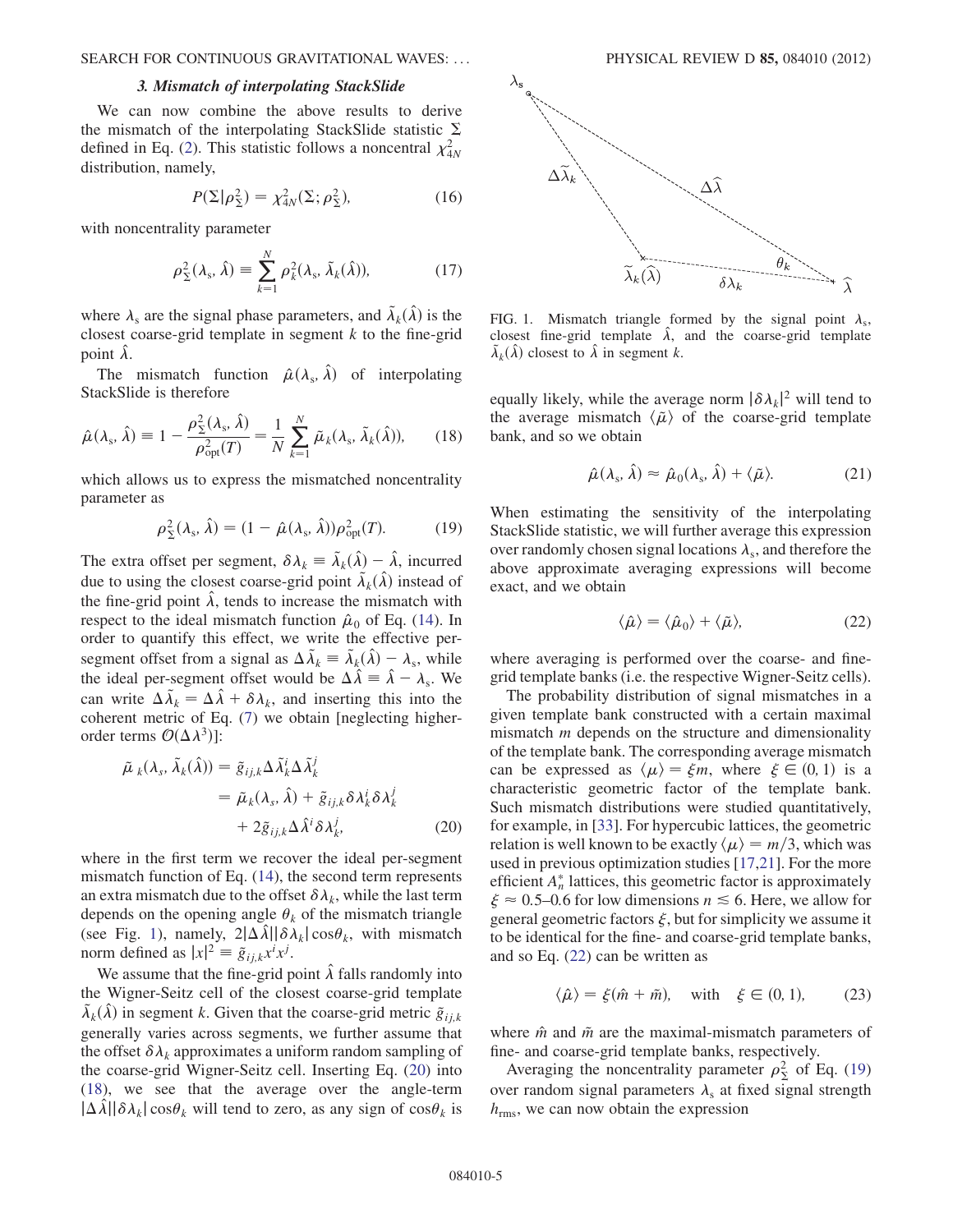<span id="page-5-2"></span>

$$
\langle \rho_{\Sigma}^2 \rangle = [1 - \xi(\hat{m} + \tilde{m})] \frac{2N_{\text{det}}}{S_{\text{n}}} h_{\text{rms}}^2 T, \qquad (24)
$$

where we (trivially) generalized the result to the case of a network of  $N_{\text{det}}$  detectors. In this case,  $S_n$  refers to the harmonic mean over individual-detector power spectral densities, and  $h_{\rm rms}$  is a noise-weighted average over rms amplitudes from different detectors (e.g. see [[28](#page-17-23)]). The fact that both the coarse- and fine-grid mismatches enter this expression has been overlooked in previous studies [\[17](#page-17-12)[,21\]](#page-17-16), where only the fine-grid mismatch  $\hat{m}$  had been  $included.<sup>1</sup>$ 

#### C. Sensitivity estimate

<span id="page-5-1"></span>The false-alarm and false-dismissal probabilities for a given threshold  $\Sigma_{\text{th}}$  of the StackSlide statistic  $\Sigma$  of Eq. ([2\)](#page-2-2) are

$$
p_{\text{fA}}(\Sigma_{\text{th}}) = \int_{\Sigma_{\text{th}}}^{\infty} \chi_{4N}^2(\Sigma; 0) d\Sigma,
$$
 (25)

$$
p_{\text{fD}}(\Sigma_{\text{th}}, \rho_{\Sigma}^2) = \int_{-\infty}^{\Sigma_{\text{th}}} \chi_{4N}^2(\Sigma; \rho_{\Sigma}^2) d\Sigma, \tag{26}
$$

<span id="page-5-0"></span>where the special case of a coherent  $\mathcal F$ -statistic search corresponds to  $N = 1$ .

Sensitivity is often quantified in terms of the weakest (rms-)signal strength  $h_{\text{th}}$  required to obtain a given detection probability  $p_{\text{det}}^* = 1 - p_{\text{fD}}^*$  at a given false-alarm<br>probability  $p^*$ . This requires inverting Eq. (25) to obtain probability  $p_{\text{fA}}^*$ . This requires inverting Eq. [\(25\)](#page-5-0) to obtain the critical threshold  $\Sigma_{\text{th}}^* = \Sigma_{\text{th}}(p_{\text{fA}}^*)$ , then substituting this into Eq. (26) and inverting to find the critical noncentrality into Eq. [\(26](#page-5-1)) and inverting to find the critical noncentrality parameter

$$
\rho_{\Sigma}^{*2} = \rho_{\Sigma}^2 (p_{\text{fA}}^*, p_{\text{fD}}^*, N). \tag{27}
$$

<span id="page-5-3"></span>The signal location  $\lambda_s$  is generally unknown, therefore the mismatch  $\hat{\mu} (\lambda_{s}, \lambda)$  of the closest template  $\lambda$  and the corresponding mismatched noncentrality parameter  $\rho^2(\lambda_s, \hat{\lambda})$ <br>of Eq. (10) follows a random distribution. In order to of Eq. ([19](#page-4-4)) follow a random distribution. In order to estimate the threshold rms signal strength  $h_{th}$ , one would have to compute  $p_{fD}(p_{fA}^*, h_{th})$  by averaging the right-hand<br>side of Eq. (26) over the (known) mismatch distribution of side of Eq. [\(26\)](#page-5-1) over the (known) mismatch distribution of  $\hat{\mu}$ . Furthermore, for statements about physical upper limits and sensitivity of a given search pipeline, it is often required to quantify the sensitivity in terms of the intrinsic GW amplitude  $h_0$ , instead of the rms detector strain  $h_{\text{rms}}$ , which would require further averaging of Eq. [\(26\)](#page-5-1) over the (potentially) unknown sky position and polarization parameters. This problem has recently been studied in detail in [\[34\]](#page-17-29).

For our present purpose, it will be sufficient to obtain the correct scaling of sensitivity with StackSlide parameters  $\{N, T, \tilde{m}, \hat{m}\}\$ , while the absolute sensitivity level is less important. We will therefore employ the usual simplification of this problem, which consists in averaging  $\rho_{\Sigma}^2$  instead of  $p_{\text{ID}}(\rho_{\Sigma}^2)$  over the mismatch distribution of  $\hat{\mu}$ , so we approximate

$$
p_{\text{fD}}(p_{\text{fA}}^*, h_{\text{th}}) = \langle p_{\text{fD}}(p_{\text{fA}}^*, \rho_{\Sigma}^2) |_{h_{\text{th}}} \rangle_{\lambda_{\text{s}}} \approx p_{\text{fD}}(p_{\text{fA}}^*, \langle \rho_{\Sigma}^2 \rangle_{\lambda_{\text{s}}}).
$$
\n(28)

The results of [\[34\]](#page-17-29) indicate that this indeed approximately preserves the scaling of sensitivity as a function of StackSlide parameters.

<span id="page-5-7"></span>We can now use Eq. [\(24\)](#page-5-2) to translate the critical noncentrality parameter  $\rho_{\Sigma}^{*2}$  of Eq. ([27](#page-5-3)) into a threshold rms signal strength  $h_{th}$ , namely,

$$
h_{\text{th}}^{-2} = \frac{2N_{\text{det}}}{\rho_{\Sigma}^{*2}} \left[ 1 - \xi(\hat{m} + \tilde{m}) \right] \frac{T}{S_{\text{n}}}.
$$
 (29)

Following the Neyman-Pearson criterion, we want to maximize detection probability  $p_{\text{det}}^* = 1 - p_{\text{ID}}^*$  at fixed<br>false-alarm probability  $p^*$  and at fixed signal strength false-alarm probability  $p_{\text{fA}}^*$  and at fixed signal strength  $h_{\text{rms}}$ . Equivalently,<sup>2</sup> we can fix the false-alarm and falsedismissal probabilities and minimize the required threshold rms signal strength  $h_{th}$ , which is the traditional optimization approach used in previous studies [\[17](#page-17-12)[,21\]](#page-17-16).

#### 1. Gauss approximation for large N

One approach (used in [[19](#page-17-14),[21](#page-17-16)]) to make further analytical progress consists in assuming a large number of segments, i.e.  $N \gg 1$ , and invoke the central limit theorem<br>to approximate  $y_{2}^2$ , by a Gaussian distribution to approximate  $\chi^2_{4N}$  by a Gaussian distribution

$$
P(\Sigma|\rho_{\Sigma}^2)^{\approx 1/2} (2\pi\sigma_{\Sigma}^2)^{-1/2} \exp\bigg[-\frac{(\Sigma-\bar{\Sigma})^2}{2\sigma_{\Sigma}^2}\bigg],\qquad(30)
$$

with mean and variance of  $\chi^2_{4N}(\rho^2_{\Sigma})$  given by

$$
\bar{\Sigma} = 4N + \rho_{\Sigma}^2, \qquad \sigma_{\Sigma}^2 = 2(4N + 2\rho_{\Sigma}^2). \tag{31}
$$

<span id="page-5-5"></span>This allows us to analytically integrate Eqs. [\(25\)](#page-5-0) and ([26\)](#page-5-1), which yields

$$
p_{\text{fA}}(\Sigma_{\text{th}}) = \frac{1}{2} \text{erfc}\left(\frac{\Sigma_{\text{th}} - 4N}{2\sqrt{4N}}\right),\tag{32}
$$

$$
p_{fD}(\Sigma_{\text{th}}, \rho_{\Sigma}^2) = \frac{1}{2} \text{erfc} \left( \frac{\rho_{\Sigma}^2 - (\Sigma_{\text{th}} - 4N)}{2\sqrt{4N + 2\rho_{\Sigma}^2}} \right), \quad (33)
$$

<span id="page-5-6"></span><span id="page-5-4"></span>where  $erfc(x) \equiv 1 - erf(x)$  is the complementary error function. Substituting Eq. ([32](#page-5-4)) into Eq. [\(33\)](#page-5-5), we obtain

$$
\beta = \frac{\rho_{\Sigma}^2 - 2\alpha\sqrt{4N}}{2\sqrt{4N + 2\rho_{\Sigma}^2}},\tag{34}
$$

<sup>&</sup>lt;sup>1</sup>These studies additionally imposed the *ad hoc* constraint of  $\tilde{m} = \hat{m}$  in the computing-cost expressions

<sup>&</sup>lt;sup>2</sup>Due the monotonicity of  $p_{fD}$  as a function of  $h_{rms}$ .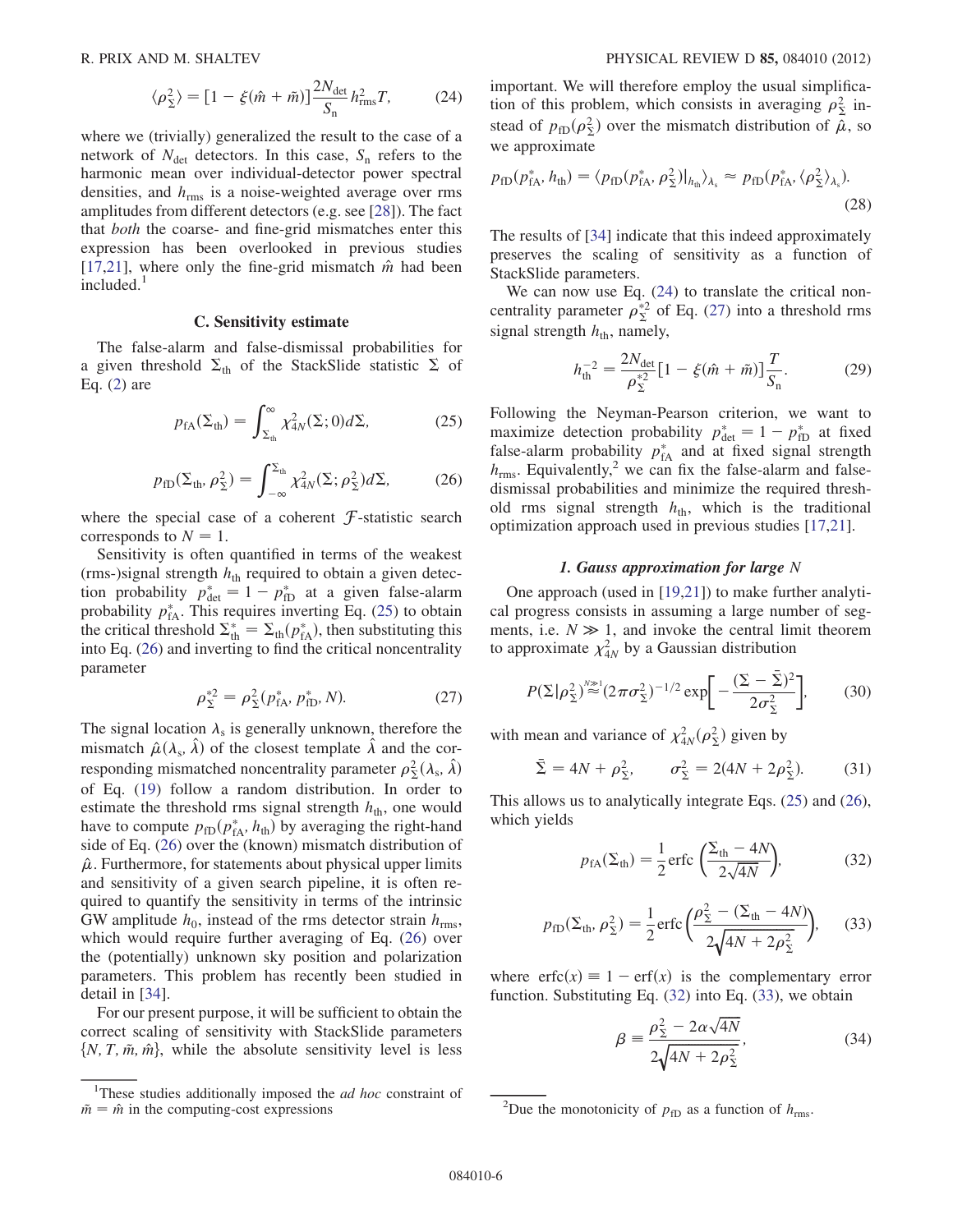#### SEARCH FOR CONTINUOUS GRAVITATIONAL WAVES: ... PHYSICAL REVIEW D 85, 084010 (2012)

where we defined

$$
\beta = \text{erfc}^{-1}(2p_{fD}^*) = -\text{erfc}^{-1}(2p_{det}^*), \n\alpha = \text{erfc}^{-1}(2p_{fA}^*).
$$
\n(35)

<span id="page-6-1"></span>Solving Eq. ([34](#page-5-6)) for the critical noncentrality parameter  $\rho_{\Sigma}^{*2}$ , we obtain<sup>3</sup>

$$
\rho_{\Sigma}^{*2}(\alpha, \beta, N) = 2\alpha\sqrt{4N} + 4\beta^2
$$

$$
+ 2\beta\sqrt{4N + 4\alpha\sqrt{4N} + 4\beta^2}, \qquad (36)
$$

which we refer to as the ''Gauss approximation.'' Introducing the average per-segment SNR  $\rho_f$  as  $\rho_f^2 \equiv$ minoducing the average per-segment sixt  $p_f$  as  $p_f -$ <br> $\langle p_{\Sigma}^2 \rangle/N$ , one can consider two interesting limits of the<br>false dismissal equation (34). false-dismissal equation ([34](#page-5-6)):

(i) strong-signal limit ( $\rho_T^2 \gg 1$ ): the per-segment SNR strong-signal time  $(\rho_f \gg 1)$ , the position

$$
\rho_{\Sigma}^* \approx \sqrt{8}\beta,\tag{37}
$$

which is somewhat pathological, as  $\beta \gg 1$  and therefore the detection probability is *extremely* close to  $p_{\text{det}} = 1$ . Neither false-alarm threshold nor the number of segments  $N$  matter for detectability<sup>4</sup> in this case.

<span id="page-6-0"></span>(ii) weak-signal limit ( $\rho^2 \ll 1$ ): the per-segment SNR<br>of the signal is small, and using  $N \gg 1$  we find of the signal is small, and using  $N \gg 1$  we find

$$
\rho_{\Sigma}^{*2} \approx 2\sqrt{4N}(\alpha + \beta), \tag{38}
$$

which we refer to as the ''weak-signal Gauss (WSG) approximation,'' which was first used in [[19](#page-17-14)] to estimate the sensitivity of the Hough method. This approach results in the ''classic'' semicoherent sensitivity scaling as a function of  $N$ , namely,

<span id="page-6-3"></span>
$$
h_{\text{th,WSG}}^{-2} = \frac{N_{\text{det}}}{2S_{\text{n}}} \frac{\left[1 - \xi(\hat{m} + \tilde{m})\right]}{\alpha + \beta} \frac{T}{\sqrt{N}}.\tag{39}
$$

In practice, we find that the WSG approximation is often not well satisfied, and the deviations of the N scaling in Eq. ([38](#page-6-0)) from the exact form of Eq. [\(27\)](#page-5-3) can lead to dramatically different optimal solutions. Already, the Gauss approximation of Eq. ([36](#page-6-1)) is not well satisfied for small false-alarm probabilities  $p_{fA} \ll 1$  and segment numbers in the range  $N \leq O(1000)$ , as can be seen in Fig. [2.](#page-6-2) A more reliable approximation was recently introduced in [\[34\]](#page-17-29), namely, using the Gaussian distribution only for the false-dismissal equation ([26](#page-5-1)), while keeping the central  $\chi^2$ distribution for the false-alarm equation ([25\)](#page-5-0). For the present work, this approach would not be well suited, however, as we need the sensitivity equation in the form of a power law in  $T$  and  $N$ , similarly to Eq. [\(39\)](#page-6-3).

evaluated at a point  $\{p_{\text{fA}}^*, p_{\text{fD}}^*, N_0\}$ .<br>The function  $w(N)$  is shown in

The function  $w(N)$  is shown in Fig. [2,](#page-6-2) for a reference false-dismissal probability of  $p_{fD}^* = 0.1$  and different choices of false-alarm probability  $p_{fA}^*$ , both for the exact solution Eq. [\(27\)](#page-5-3) and for the Gauss approximation of Eq. [\(36\)](#page-6-1). We see that the exact N scaling w increasingly deviates from the WSG approximation ( $w = 1$ ) at lower false-alarm probabilities and at smaller N. The Gauss approximation tends to agree better with the exact scaling at larger  $N$  (as expected), and at higher false-alarm probabilities.

<span id="page-6-5"></span>Using the power-law approximation of Eq. [\(40\)](#page-6-4), we can now express the threshold signal strength of Eq. [\(29\)](#page-5-7) as

$$
L_0(N, T, \tilde{m}, \hat{m}) \equiv \frac{r_0 S_n}{2N_{\text{det}}} h_{\text{th}}^{-2} = [1 - \xi(\tilde{m} + \hat{m})] T N^{-1/(2w)},\tag{42}
$$

which defines the objective function  $L_0$  that we want to maximize as a function of the StackSlide parameters.

<span id="page-6-2"></span>

FIG. 2 (color online). N-scaling coefficient w defined in Eq.  $(40)$  as a function of N, for false-dismissal probability  $p_{\text{ID}}^* = 0.1$ , and different false-alarm probabilities  $p_{\text{L}}^*$ <br> $[10^{-10} 10^{-5} 10^{-2}]$  Solid lines show the scaling obtained f  $p_{fB} = 0.1$ , and different raise-atain probabilities  $p_{fA} \subseteq [10^{-10}, 10^{-5}, 10^{-2}]$ . Solid lines show the scaling obtained from the exact solution Eq. (27) while dashed lines refer to the Gauss the exact solution Eq. ([27](#page-5-3)), while dashed lines refer to the Gauss approximation of Eq. [\(36\)](#page-6-1). The WSG approximation corresponds to  $w = 1$ .

# 2. Local power-law approximation for  $\rho_{\Sigma}^{\ast}$

<span id="page-6-4"></span>We can incorporate the exact  $N$  scaling of the critical noncentrality parameter  $\rho_{\Sigma}^{*2}$  of Eq. [\(27\)](#page-5-3) by locally expressing it as a power law in the form

$$
\rho_{\Sigma}^{*2}(p_{\text{fA}}^*, p_{\text{fD}}^*, N) = r_0 N^{1/(2w)}, \tag{40}
$$

 $\int^{-1}$ ,  $r_0 = \rho_{\Sigma}^{*2} N_0^{-1/(2w)}$ , (41)

<span id="page-6-6"></span>where  $w(p_{fA}^*, p_{fD}^*, N_0)$  is a parameter quantifying the rela-<br>tive deviation of the exact N scaling from the WSG limit of tive deviation of the exact N scaling from the WSG limit of Eq. [\(38\)](#page-6-0), where  $w = 1$ . The power-law coefficients can be computed as

<sup>&</sup>lt;sup>3</sup>The second solution has  $\beta$  < 0, corresponding to  $p_{fD} > 0.5$ .<br><sup>4</sup>This has been noted previously for radio observations [35] This has been noted previously for radio observations [[35](#page-17-30)].

 $w = \left(2 \frac{\partial \log \rho_{\Sigma}^{*2}}{\partial \log N}\right)$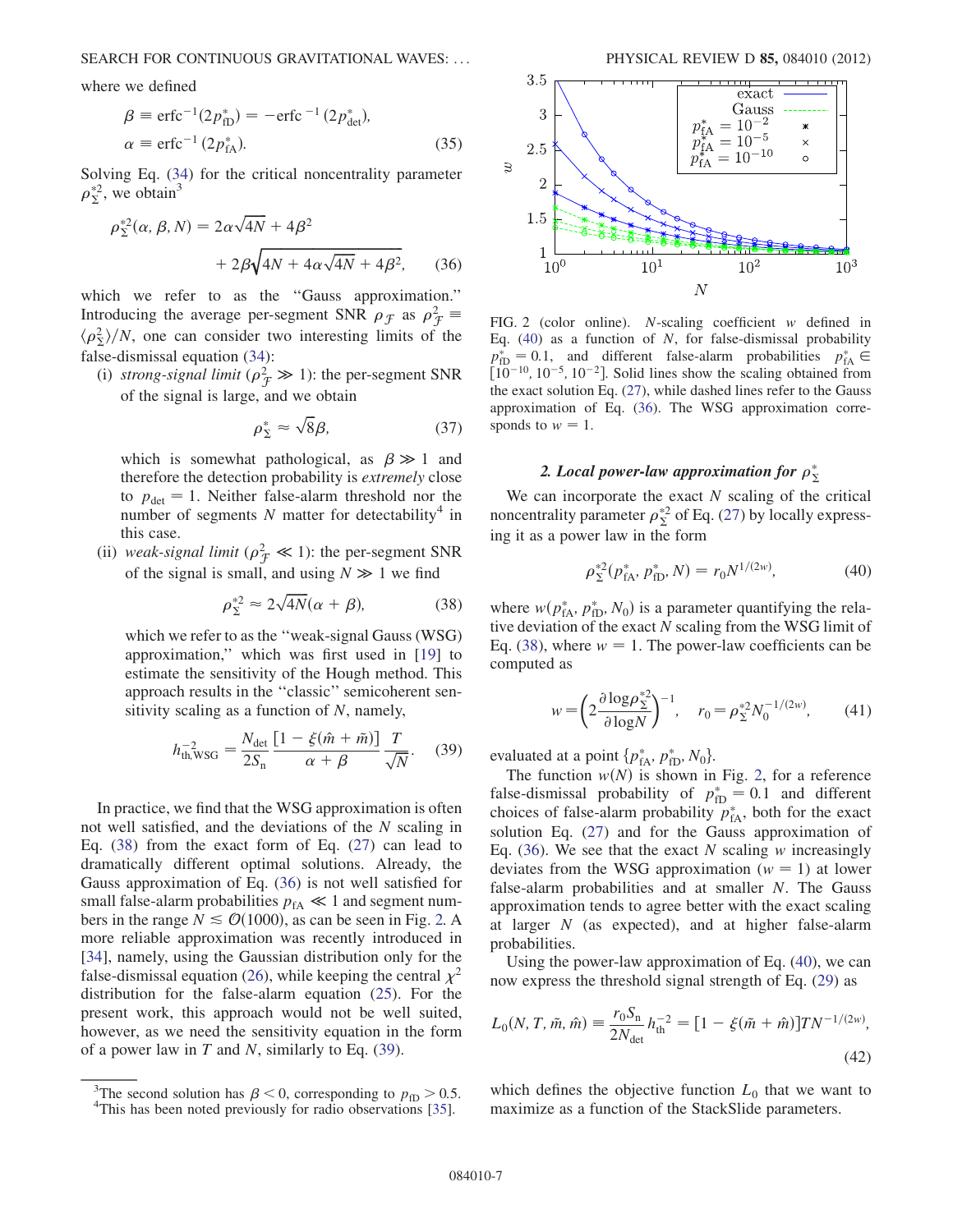We see that, without further constraints, the optimal solution would simply be  $m \to 0$ ,  $N \to 1$ , and  $T \to T_{\text{max}}$ , i.e. a fully coherent search over all the available data  $T_{\text{max}}$ with an infinitely fine template bank. This would obviously require infinite computing power, and we therefore need to extend the optimization problem by a computing-cost constraint.

# D. Template counting

<span id="page-7-0"></span>For both the coarse<sup>5</sup> and the fine grid, the respective number of templates  $\{\mathcal{N}, \mathcal{N}\}$  covering the parameter space  $\mathbb P$  is given [\[33](#page-17-28)[,36\]](#page-17-31) by the general expression

<span id="page-7-1"></span>
$$
\mathcal{N} = \theta_n m^{-n/2} \mathcal{V}_n, \quad \text{with} \quad \mathcal{V}_n \equiv \int_{\mathbb{T}_n} \sqrt{\det g} d^n \lambda, \quad (43)
$$

where  $m$  is the maximal-mismatch parameter, detg is the determinant of the corresponding parameter-space metric  $g_{ij}$ , and  $V_n$  denotes the metric volume of the *n*-dimensional space  $\mathbb{T}_n \subseteq \mathbb{P}$  spanned by the template bank. The normalized thickness  $\theta$  depends on the geobank. The normalized thickness  $\theta_n$  depends on the geometric structure of the covering, for example,  $\theta_{\mathbb{Z}_n} =$  $n^{n/2}2^{-n}$  for a hypercubic lattice  $\mathbb{Z}_n$ .

An important subtlety in Eq.  $(43)$  is the dimensionality n of the template-bank space  $\mathbb{T}_n$ , which can be smaller than the dimensionality of the parameter space  $\mathbb{P}$ , as previously discussed in  $[17,21]$  $[17,21]$ . The template-bank dimensionality *n* is generally a (piecewise constant) function of the StackSlide parameters  $\{N, \Delta T, m\}$ , which determine the metric resolution. The extent of  $\mathbb P$  along certain directions can be ''thin'' compared to the metric resolution and would require only a single template along this direction, effectively not contributing to the template-bank dimensionality. For different StackSlide parameters, however, the resolution might be sufficient to require more than one template along this direction, adding to the templatebank dimensionality *n*.

<span id="page-7-2"></span>Following [\[14](#page-17-10)[,17,](#page-17-12)[21\]](#page-17-16), the correct dimensionality for given StackSlide parameters can be determined by the condition that  $n$  should maximize the number of templates  $\mathcal{N}_n$  computed via Eq. [\(43\)](#page-7-1), i.e.

$$
\tilde{\mathcal{N}}_{\tilde{n}} = \max_{n} \tilde{\mathcal{N}}_{n}, \quad \text{and} \quad \hat{\mathcal{N}}_{\hat{n}} = \max_{n} \hat{\mathcal{N}}_{n}. \tag{44}
$$

This can be understood as follows: if  $N$  decreases when adding a template-bank dimension, then the corresponding parameter-space extent is thinner than the metric resolution and therefore adds ''fractional'' templates. On the other hand, if  $\mathcal N$  decreases by removing a dimension, then its extent is thicker than the metric resolution and requires more than one template to cover it.

An interesting alternative formulation can be obtained by expressing Eq. ([44\)](#page-7-2) as the condition  $\mathcal{N}_n/\mathcal{N}_{n-1} > 1$ for including an additional dimension  $n$ . For constant metrics and simple parameter-space shapes, i.e.  $V_n = \int \sqrt{g} d^n \lambda = \sqrt{g} \Delta \lambda_1 \times \Delta \lambda_2 \times ... \times \Delta \lambda_n$ , this can be shown to be equivalent to shown to be equivalent to

$$
\frac{\theta_n}{\theta_{n-1}} \frac{\Delta \lambda_n}{d\lambda_n} > 1,
$$
\n(45)

where  $d\lambda_n \equiv \sqrt{mg^{n\hbar}}$  is the metric template extent along<br>dimension *n* in terms of the diagonal element  $g^{nn}$  of dimension *n*, in terms of the diagonal element  $g^{nn}$  of the inverse metric  $g^{ij}$ . This shows that Eq. [\(44\)](#page-7-2) boils down to (apart from the lattice-thickness ratio) the requirement that the parameter-space extent  $\Delta \lambda_n$  along a given dimension  $n$  must exceed the corresponding metric template resolution  $d\lambda_n$ .

The coherent (coarse-grid) metric volume  $V_{n}$  is typically a steep function of the coherence time  $\Delta T$ , and can often be well approximated (over some range of  $\Delta T$ ) by a power law, namely,  $\widetilde{V}_{\tilde{n}}(\Delta T) \propto \Delta T^{\tilde{q}}$ . We can therefore write Eq. [\(43\)](#page-7-1) for  $\tilde{\mathcal{N}}$  in the power-law form

$$
\tilde{\mathcal{N}}_{\tilde{n}}(\tilde{m}, \Delta T) = \tilde{k}\tilde{m}^{-\tilde{n}/2} \Delta T^{\tilde{q}}, \tag{46}
$$

<span id="page-7-3"></span>where  $\tilde{k} = \theta_{\tilde{n}} \tilde{\mathcal{V}}_{\tilde{n}} (\Delta T_0) \Delta T_0^{-\tilde{q}}$  for some choice of segment length  $\Delta T_0$ .

The semicoherent (fine-grid) metric volume  $V_{\hat{n}}$  generally depends on both  $\Delta T$  and N and can typically [\[17](#page-17-12)[,26,](#page-17-21)[32](#page-17-27)] be factored in the form

$$
\hat{\mathcal{V}}_{\hat{n}}(N,\Delta T) = \gamma_{\hat{n}}(N)\tilde{\mathcal{V}}_{\hat{n}}(\Delta T),\tag{47}
$$

in terms of the refinement factor  $\gamma_{\hat{n}}(N) \ge 1$  and the coherent-metric volume  $\hat{\mathcal{V}}_{\hat{n}}(\Delta T)$  of the fine-grid template space. Typically,  $\gamma(N)$  can be well approximated (over some range of N) by a power law, namely,  $\gamma(N) \propto N^{\hat{p}}$ .<br>We can therefore unite Eq. (42) for  $\hat{A}^{\hat{C}}$  in the normal law We can therefore write Eq. ([43](#page-7-1)) for  $\hat{\mathcal{N}}$  in the power-law form

$$
\hat{\mathcal{N}}_{\hat{n}}(\hat{m}, \Delta T, N) = \hat{k}\hat{m}^{-\hat{n}/2} \Delta T^{\hat{q}} N^{\hat{p}}, \tag{48}
$$

<span id="page-7-4"></span>where  $\hat{k} = \theta_{\hat{n}} \hat{\mathcal{V}}_{\hat{n}}(\Delta T_0, N_0) \Delta T_0^{-\hat{q}} N_0^{-\hat{p}}$  for some choice of parameters  $\{\Delta T_0, N_0\}$ .

# E. Computing-cost model

<span id="page-7-6"></span><span id="page-7-5"></span>The total computing cost  $C_{\text{tot}}$  of the interpolating StackSlide statistic has two main contributions, namely,

$$
C_{\text{tot}}(\tilde{m}, \hat{m}, N, \Delta T) = \tilde{C} + \hat{C}, \tag{49}
$$

where  $\tilde{C}(\tilde{m}, N, \Delta T)$  is the computing cost of the *f*-statistic over the coarse grid of  $\tilde{\mathcal{N}}_{n}$  templates for each of the N segments, and  $\hat{C}(\hat{m}, N, \Delta T)$  is the cost of incoherently summing these  $\mathcal F$ -values across all segments on a fine

<sup>&</sup>lt;sup>5</sup>We assume a roughly constant number of coarse-grid templates  $\mathcal N$  across all segments.

<sup>&</sup>lt;sup>6</sup>The templates in this formulation are not to be confused with the ''patches'' used in BC [[17](#page-17-12)] and CGK [[21](#page-17-16)]. A ''patch'' in the BC/CGK framework corresponds to a line of templates along the frequency axis.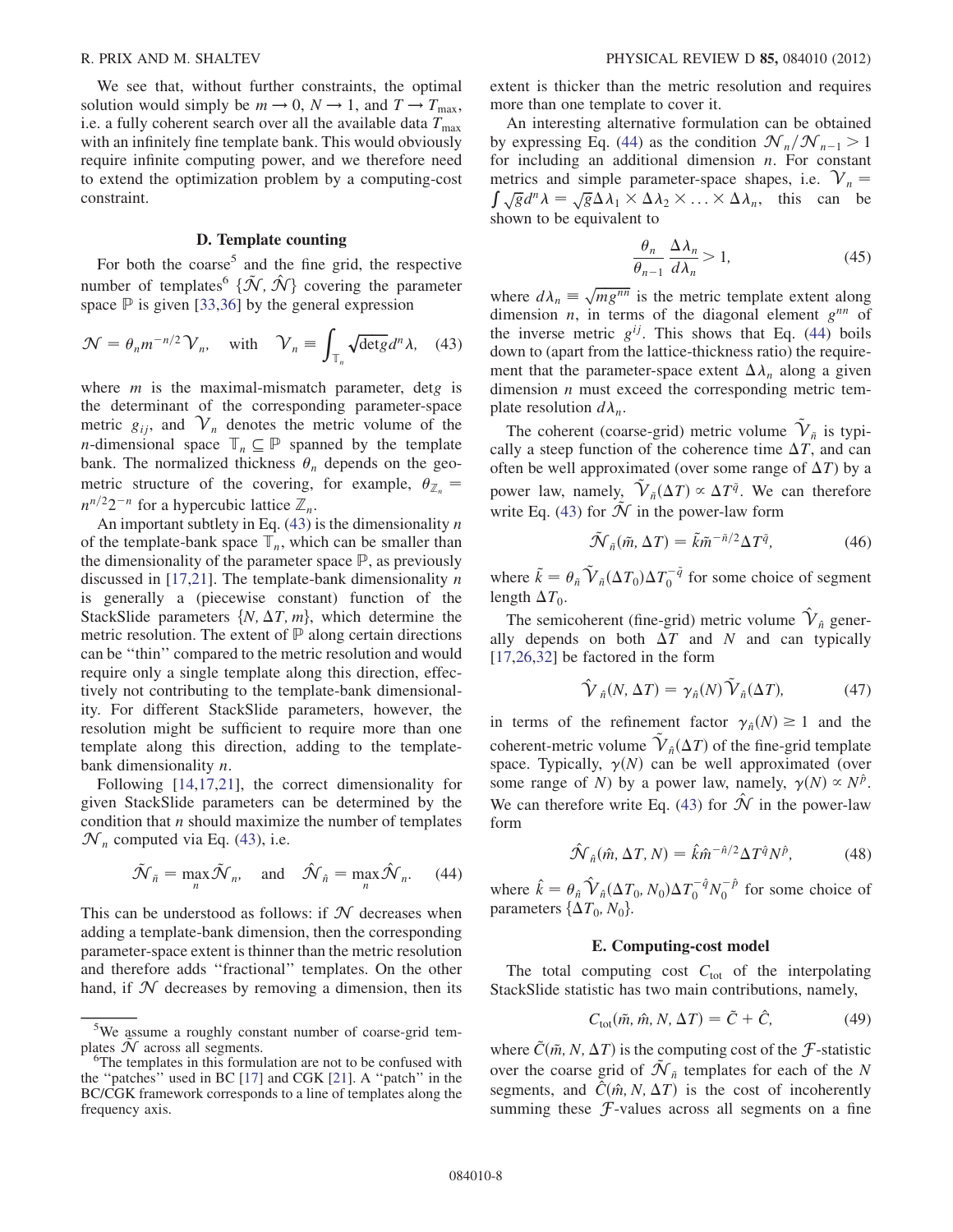grid of  $\hat{\mathcal{N}}_{\hat{n}}$  templates. Note that we neglect all other costs such as data-IO, etc., which for any computationally limited search will typically be much smaller than  $C_{\text{tot}}$ .

# 1. Computing cost  $\overline{C}$  of the coherent step

<span id="page-8-7"></span>The computing cost of the coherent step is

$$
\tilde{C}(\tilde{m}, N, \Delta T) = N \tilde{\mathcal{N}}_{\tilde{n}}(\tilde{m}, \Delta T) N_{\det} \tilde{c}_1(\Delta T), \qquad (50)
$$

where  $\tilde{c}_1(\Delta T)$  is the *f*-statistic computing cost of a single template for a single segment and a single detector. Here, we used the fact that to first order [\[31\]](#page-17-26) the number of detectors has no effect on the number of templates  $\mathcal N$ .

As discussed previously in [[21](#page-17-16)], there are two fundamentally different implementations of the  $\mathcal F$ -statistic calculation currently in use: a direct short-Fourier-transform (SFT) method [[37](#page-17-32)], and a (generally far more efficient) fast-Fourier-transform algorithm (FFT) method based on barycentric resampling [\[24](#page-17-19)[,38\]](#page-17-33).

(i) The SFT method consists in interpolating frequency bins of SFTs of length  $T<sub>SFT</sub>$ , using approximations described in [\[28,](#page-17-23)[37\]](#page-17-32). The resulting per-template cost  $\tilde{c}_1(\Delta T)$  is directly proportional to the segment length  $\Delta T$ :

$$
\tilde{c}_1^{\text{SFT}}(\Delta T) = \tilde{c}_0^{\text{SFT}} \frac{\Delta T}{T_{\text{SFT}}},\tag{51}
$$

where  $\tilde{c}_0^{\text{SFT}}$  is an implementation- and hardwaredependent fundamental computing cost.

(ii) In the FFT method, the cost of searching a frequency band  $\Delta f$  using an (up-sampled by u) FFT frequency resolution of  $u/\Delta T$  is proportional to  $\mathcal{N}_f \log 2 \mathcal{N}_f$ , where  $\mathcal{N}_f = u \Delta f \Delta T$  is the number of frequency bins. We can therefore express the per-template *f*-statistic cost  $\tilde{c}_1(\Delta T)$  as

$$
\tilde{c}_1^{\text{FFT}}(\Delta T) = \tilde{c}_0^{\text{FFT}} \log(2u\Delta f \Delta T),\tag{52}
$$

where  $\tilde{c}_0^{\text{FFT}}$  is an implementation- and hardwaredependent fundamental computing cost.

<span id="page-8-1"></span>Using the power-law model of Eq. ([46](#page-7-3)) for  $\mathcal{N}$ , we can write the coherent computing cost in the form

$$
\tilde{C}(\tilde{m}, N, \Delta T) = \tilde{\kappa} \tilde{m}^{-\tilde{n}/2} N^{\tilde{\eta}} \Delta T^{\tilde{\delta}}, \tag{53}
$$

<span id="page-8-4"></span>where

$$
\tilde{\eta} = 1, \qquad \tilde{\delta} = \tilde{q} + \Delta \tilde{\delta}, \tag{54}
$$

<span id="page-8-5"></span>and where  $\Delta \tilde{\delta}$  is either

$$
\Delta \tilde{\delta} = \begin{cases} \Delta \tilde{\delta}_{\text{SFT}} \equiv 1, \\ \Delta \tilde{\delta}_{\text{FFT}} \equiv [\log(2u\Delta f \Delta T_0)]^{-1}, \end{cases} (55)
$$

depending on whether the  $\mathcal F$ -statistic is computed using the SFT or FFT method, respectively. The expression for  $\Delta \delta_{\text{FFT}}$  can be obtained via Eq. ([62](#page-8-0)) and depends (albeit weakly) on the reference segment length  $\Delta T_0$ . The corresponding proportionality factors  $\tilde{\kappa}$  are found as

$$
\tilde{\kappa}_{\text{SFT}} = \theta_{\tilde{n}} N_{\text{det}} \frac{\tilde{c}_{0}^{\text{SFT}}}{T_{\text{SFT}}} \frac{\tilde{\mathcal{V}}_{\tilde{n}}(\Delta T_{0})}{\Delta T_{0}^{\tilde{q}}},
$$
\n
$$
\tilde{\kappa}_{\text{FFT}} = \theta_{\tilde{n}} N_{\text{det}} \frac{\tilde{c}_{0}^{\text{FFT}}}{\Delta \tilde{\delta}_{\text{FFT}}} \frac{\tilde{\mathcal{V}}_{\tilde{n}}(\Delta T_{0})}{\Delta T_{0}^{\tilde{\delta}}}.
$$
\n(56)

# 2. Computing cost  $\hat{C}$  of the incoherent step

The computing cost of the StackSlide step is

$$
\hat{C}(\hat{m}, N, \Delta T) = N \hat{\mathcal{N}}_{\hat{n}}(\hat{m}, \Delta T, N) \hat{c}_0, \tag{57}
$$

where  $\hat{c}_0$  is the implementation- and hardware-dependent fundamental cost of adding one value of  $2\mathcal{F}_k$  for one finegrid point  $\hat{\lambda}$  in Eq. ([2\)](#page-2-2), including the cost of mapping the fine-grid point to its closest coarse-grid template  $\tilde{\lambda}_k(\hat{\lambda})$ . The incoherent step operates on coherent multidetector *-statistic values, and therefore does not depend on the* number of detectors  $N_{\text{det}}$ .

<span id="page-8-2"></span>Using the power-law model of Eq. ([48](#page-7-4)) for  $\hat{\mathcal{N}}$ , we can write the incoherent computing cost as

$$
\hat{C}(\hat{m}, N, \Delta T) = \hat{\kappa} \hat{m}^{-\hat{n}/2} N^{\hat{\eta}} \Delta T^{\hat{\delta}}, \tag{58}
$$

<span id="page-8-6"></span>where

$$
\hat{\eta} = \hat{p} + 1, \qquad \hat{\delta} = \hat{q}, \tag{59}
$$

and the proportionality factor

$$
\hat{\kappa} = \theta_{\hat{n}} \hat{c}_0 \frac{\hat{\mathcal{V}}_{\hat{n}}(N_0, \Delta T_0)}{N_0^{\hat{p}} \Delta T_0^{\hat{q}}},
$$
\n(60)

for given reference values  $\{N_0, \Delta T_0\}$ .

#### 3. General power-law computing-cost model

<span id="page-8-3"></span>Combining Eqs. ([53](#page-8-1)) and [\(58\)](#page-8-2), we arrive at the following power-law model for the total computing cost, defined in Eq. ([49](#page-7-5)), namely,

$$
C_{\text{tot}} = \tilde{\kappa} \tilde{m}^{-\tilde{n}/2} N^{\tilde{\eta}} \Delta T^{\tilde{\delta}} + \hat{\kappa} \hat{m}^{-\hat{n}/2} N^{\hat{\eta}} \Delta T^{\hat{\delta}}.
$$
 (61)

<span id="page-8-8"></span>If a given computing-cost function does not follow this model, we can always produce a local fit to Eq. ([61](#page-8-3)), which should be valid over some range of parameters  $\{\Delta T, N\}$ , namely,

$$
\delta = \frac{\partial \log C}{\partial \log \Delta T}, \qquad \eta = \frac{\partial \log C}{\partial \log N}, \tag{62}
$$

$$
\kappa \equiv \frac{C(m_0, N_0, \Delta T_0)}{m_0^{-n/2} N_0^n \Delta T_0^\delta},
$$
\n(63)

<span id="page-8-0"></span>for reference values  $\{m_0, N_0, \Delta T_0\}$ . Note that  $\delta$  generally depends only on  $\Delta T_0$ , while  $\eta$  depends only on  $N_0$ , due to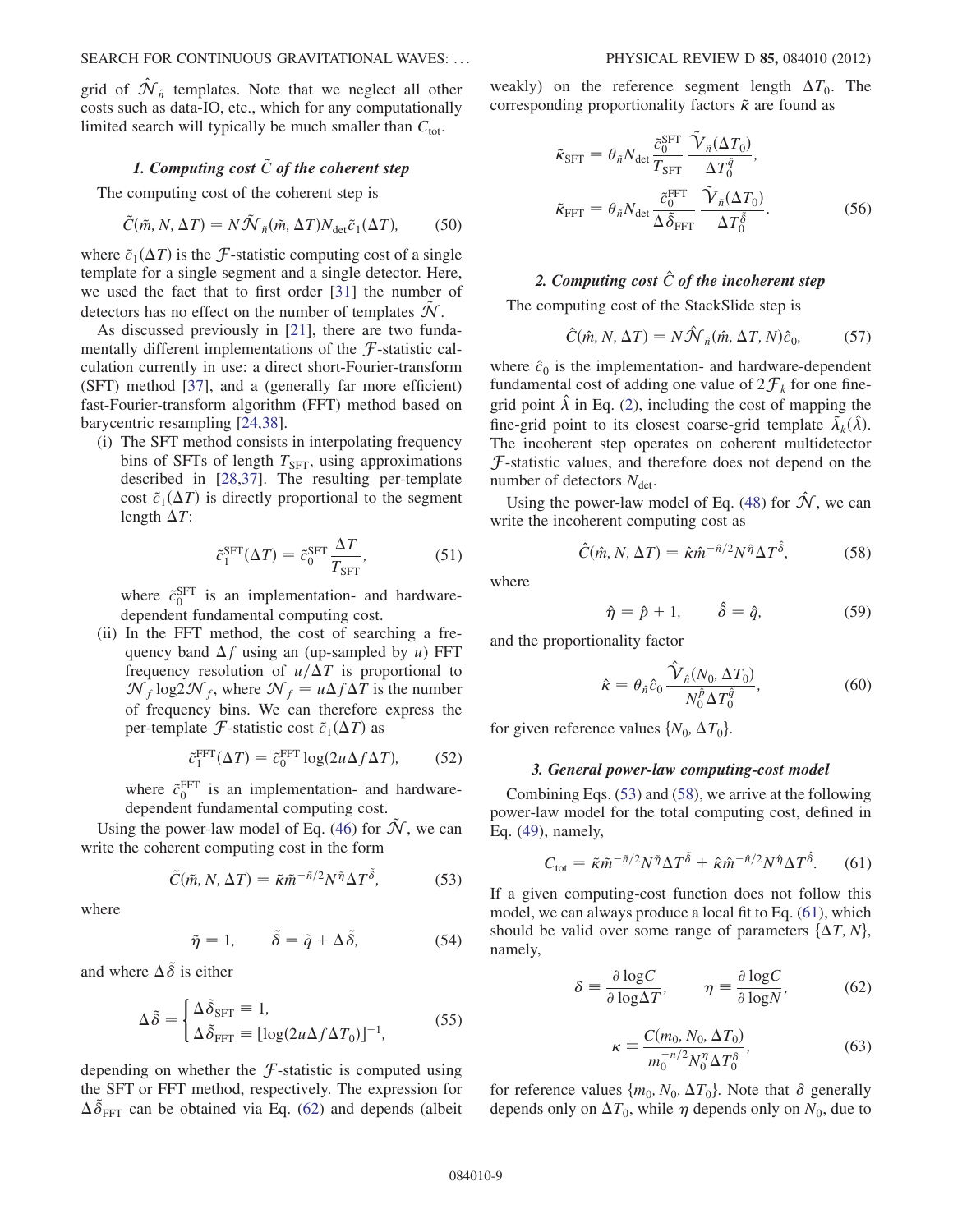the way these dependencies typically factor (cf. Sec. [III E\)](#page-7-6). The mismatch dependency  $\propto m^{-n/2}$  is exact according to Eq. [\(43\)](#page-7-1), but a given computing-cost function might still deviate from this behavior (e.g. the BC/CGK computingcost function discussed in Sec. [V C](#page-15-0)). In this case, one can extend the power-law fit by extracting the ''mismatch dimension" *n* via

$$
n \equiv -2 \frac{\partial \log C}{\partial \log m}.
$$
 (64)

<span id="page-9-8"></span><span id="page-9-3"></span>It will be more convenient in the following to work in terms of  $\{N, T\}$  instead of  $\{N, \Delta T\}$ , where  $T = N\Delta T$  is the total time span of data used. Changing variables, we obtain the computing-cost model in the form

$$
C_{\text{tot}} = \tilde{\kappa}\tilde{m}^{-\tilde{n}/2}N^{-\tilde{\varepsilon}}T^{\tilde{\delta}} + \hat{\kappa}\hat{m}^{-\hat{n}/2}N^{-\hat{\varepsilon}}T^{\hat{\delta}},\qquad(65)
$$

where we defined

$$
\varepsilon \equiv \delta - \eta, \tag{66}
$$

generally satisfying  $\varepsilon > 0$  for all realistic cases considered here. Note that *m* and *N* are dimensionless, therefore the respective units of  $[C/\kappa]$  are  $[T^{\delta}].$ 

# <span id="page-9-0"></span>IV. MAXIMIZING SENSITIVITY AT FIXED COMPUTING COST

<span id="page-9-2"></span>We want to maximize the objective function  $L_0 \propto h_{\text{th}}^{-2}$ <br>fined in Eq. (42) under the constraint of fixed computing defined in Eq. [\(42](#page-6-5)) under the constraint of fixed computing cost,  $C_{\text{tot}} = C_0$ . We therefore need to find the stationary points of the Lagrange function

$$
L(N, T, \tilde{m}, \hat{m}, \varpi) = L_0 + \varpi [\tilde{C} + \hat{C} - C_0],
$$
 (67)

where stationarity with respect to the Lagrange multiplier, i.e.  $\partial_{\varpi}L = 0$ , returns the computing-cost constraint  $\tilde{C} + \hat{C} = C_0.$ 

Table [I](#page-9-1) provides a ''dictionary'' summarizing the notation used here and in the previous section to formulate the optimization problem.

Before embarking on the full optimization problem, it is instructive to consider two special cases, namely, (i) a fully coherent search, and (ii) searches where the computing cost is dominated by one contribution, either coherent  $\tilde{C}$ or incoherent  $\hat{C}$ .

#### A. Special case (i): Fully coherent search

<span id="page-9-5"></span>The fully coherent search is a special case of Eq. [\(67\)](#page-9-2) with the additional constraint  $N = 1$ , and therefore  $\Delta T = T$ ,  $\hat{m} = 0$ , and  $\hat{C} = 0$ . This leaves us with the reduced Lagrangian

$$
L(T, \tilde{m}, \varpi) = (1 - \xi \tilde{m})T + \varpi [\tilde{\kappa} \tilde{m}^{-\tilde{n}/2} T^{\tilde{\delta}} - C_0].
$$
 (68)

<span id="page-9-6"></span>Requiring stationarity with respect to  $\{T, \tilde{m}, \varpi\}$  results in the optimal StackSlide parameters

$$
\xi \tilde{m}_{\text{opt}} = \left(1 + \frac{2\tilde{\delta}}{\tilde{n}}\right)^{-1},\tag{69}
$$

$$
T_{\rm opt} = \left(\frac{C_0}{\tilde{\kappa}}\right)^{1/\tilde{\delta}} \tilde{m}_{\rm opt}^{\tilde{n}/(2\tilde{\delta})}.\tag{70}
$$

<span id="page-9-7"></span><span id="page-9-4"></span>Interestingly, the optimal mismatch  $\tilde{m}_{opt}$  is independent of both the computing-cost constraint  $C_0$  and the observation time T. The scaling of the resulting threshold signal strength  $h_{\text{th}}$  with computing cost  $C_0$  is therefore

$$
h_{\text{th}}^{-1} \propto C_0^{1/(2\tilde{\delta})}.\tag{71}
$$

In practical applications, we often find  $\tilde{\delta} \approx 3 - 7$ , and so  $T_{\text{opt}}$  and  $h_{\text{th}}^{-1}$  will increase very slowly with increasing computing cost  $C_0$ . This indicates that a brute-force approach of throwing more computing power at a fully

TABLE I. Overview of symbols and notation used in the formulation of the optimization problem.

<span id="page-9-1"></span>

| Symbol                                             | Description                                        | Relations                                           | Refs.                  |
|----------------------------------------------------|----------------------------------------------------|-----------------------------------------------------|------------------------|
| $\boldsymbol{N}$                                   | Number of segments                                 |                                                     | Sec. III, Eq. $(1)$    |
| $\Delta T$                                         | Segment duration                                   |                                                     | Sec. III               |
| $\cal T$                                           | Total observation time                             | $T = N\Delta T$                                     | Sec. III               |
| $\mathop{\hat{\varrho}}\limits^{\tilde{ \varrho}}$ | A quantity $Q$ referring to the coherent step      |                                                     | Sec. III               |
|                                                    | A quantity $Q$ referring to the incoherent step    |                                                     | Sec. III               |
| $\boldsymbol{n}$                                   | Number of template-bank dimensions                 |                                                     | Eq. $(44)$             |
| m                                                  | Maximal template-bank mismatch parameter           |                                                     | Eqs. $(8)$ and $(15)$  |
| $\xi$                                              | Average mismatch factor $\in [0, 1]$               | $\langle \mu \rangle = \xi m$                       | Eq. $(23)$             |
| W                                                  | $L_0$ sensitivity scaling with N                   | $L_0 _{m,T} \propto N^{-1/(2w)}$                    | Eq. $(40)$             |
| $\varpi$                                           | Lagrange multiplier for computing-cost constraint  | $L = L_0 + \varpi (C_{\text{tot}} - C_0)$           | Eq. $(67)$             |
| к                                                  | Computing-cost prefactor                           |                                                     | Eqs. $(53)$ and $(58)$ |
| $\delta$                                           | Computing-cost T or $\Delta T$ exponent at fixed N | $C _N \propto \Delta T^{\delta} \propto T^{\delta}$ | Eqs. $(53)$ and $(58)$ |
| $\eta$                                             | Computing-cost N exponent at fixed $\Delta T$      | $C _{\Lambda T} \propto N^{\eta}$                   | Eqs. $(53)$ and $(58)$ |
| $-\varepsilon$                                     | Computing-cost $N$ exponent at fixed $T$           | $C _{T} \propto N^{-\varepsilon}$                   | Eq. $(65)$             |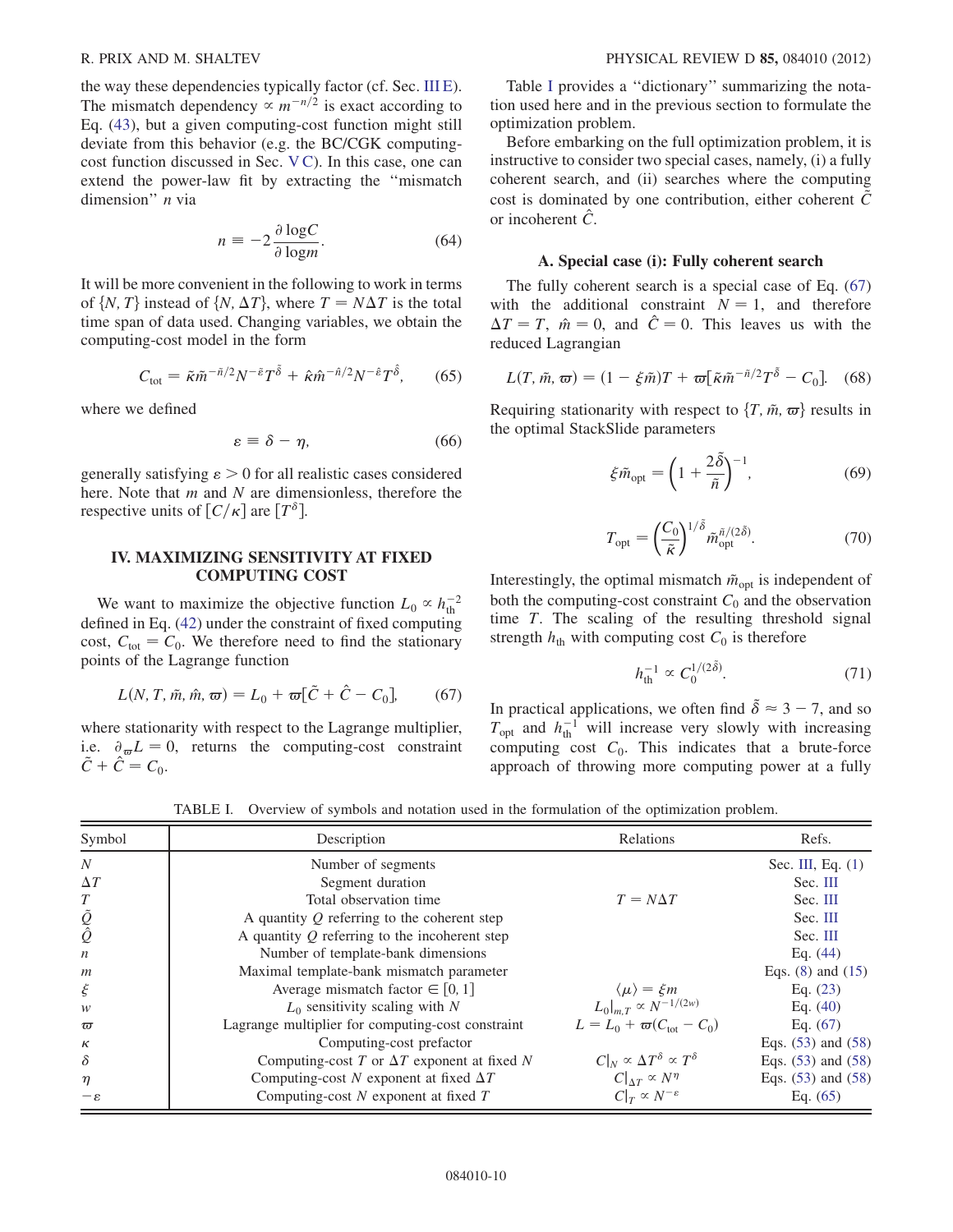coherent search will typically yield meagre returns in sensitivity.

# <span id="page-10-6"></span>B. Special case (ii): Computing cost dominated by one contribution

<span id="page-10-0"></span>If either the coherent  $\tilde{C}$  or incoherent  $\hat{C}$  contribution dominates the total computing cost [\(65](#page-9-3)), we can write

$$
C_{\text{tot}} \approx \kappa m^{-n/2} N^{-\varepsilon} T^{\delta},\tag{72}
$$

where all StackSlide parameters now refer to dominant contribution only.

We assume that the negligible computing-cost contribution implies that we can also neglect the corresponding mismatch: if the respective step is cheap, one can easily increase sensitivity by reducing the corresponding mismatch until it is negligible, i.e. we assume  $\langle \mu_{sc} \rangle \approx \xi m$ . This qualitative argument will be confirmed by the general solution in the next section. We can therefore write the objective function Eq. ([42](#page-6-5)) as

$$
L_0(N, T, m) \approx (1 - \xi m) N^{-1/(2w)} T.
$$
 (73)

<span id="page-10-1"></span>Using Eq. ([72](#page-10-0)), we can obtain

$$
N(C_0, m, T) = (C_0/\kappa)^{-1/\varepsilon} m^{-n/(2\varepsilon)} T^{\delta/\varepsilon}, \qquad (74)
$$

$$
\Delta T(C_0, m, T) = (C_0/\kappa)^{1/\varepsilon} m^{n/(2\varepsilon)} T^{-\eta/\varepsilon}, \qquad (75)
$$

which shows that increasing T at fixed  $C_0$  results in more and shorter segments, while increasing  $C_0$  at fixed T results in fewer and longer segments (assuming  $\varepsilon > 0$ ). Substituting this into Eq. ([73\)](#page-10-1) yields the threshold signal strength

<span id="page-10-2"></span>
$$
h_{\rm th}^{-2} \propto (C_0/\kappa)^{1/(2w\varepsilon)} [(1 - \xi m) m^{n/(4w\varepsilon)}] T^{a/(2w\varepsilon)}, \quad (76)
$$

<span id="page-10-3"></span>where we introduced the parameter

$$
a \equiv 2w\varepsilon - \delta,\tag{77}
$$

which will be of critical importance in determining the character of the optimal solution.

<span id="page-10-8"></span>The objective function  $L_0 \propto h_{\text{th}}^{-2}$  can be easily maxi-<br>zed over mismatch m resulting in mized over mismatch  $m$ , resulting in

$$
\xi m_{\text{opt}}^{(0)} = \left[1 + \frac{4w\varepsilon}{n}\right]^{-1},\tag{78}
$$

which is independent of both  $C_0$  and T. This solution differs from Eq. [\(69\)](#page-9-4) of the fully coherent case, even when the coherent cost dominates (where  $\tilde{\varepsilon} = \tilde{\delta} - 1$ ).

We see in Eq. ([76](#page-10-2)) that there is no extremum of  $h_{\text{th}}$  (at least in regions of approximately constant power-law exponents). Given that  $w \ge 1$  and generally  $\varepsilon > 0$ , we can distinguish two different regimes depending on the sign of critical scaling exponent  $a$  defined in Eq.  $(77)$  $(77)$ :

 $a > 0$ : sensitivity improves (i.e.  $h_{\text{th}}^{-1}$  increases) with increasing T (at fixed  $C_0$ ). Therefore, sensitivity is only limited by the total amount of data  $T_{\text{max}}$  available.

 $a < 0$ : sensitivity improves with decreasing T, so one should use less data (until the assumptions change).

In practice, these extreme conclusions will be modified, as the power-law exponents will vary (slowly) as functions of  $N$  and  $T$ , and the assumption of a dominating computing-cost contribution might also no longer be satisfied. The marginal case  $a = 0$  marks a possible sensitivity maximum, namely, if increasing T results in  $a < 0$  and decreasing T leads to  $a > 0$ .

We can obtain a useful qualitative picture of the full optimization problem by considering the two extreme cases of dominating computing contribution  $\tilde{C}$  or  $\hat{C}$ :

- (i) if  $\tilde{C} \gg \hat{C}$ : we always have  $\tilde{a} > 0$  (for all cases of interest  $\tilde{p} = 1$ ,  $\tilde{\delta} > 2$  and  $w > 1$ ). Therefore, sensiinterest  $\tilde{\eta} = 1$ ,  $\tilde{\delta} > 2$  and  $w \ge 1$ ). Therefore, sensitivity improves with increasing T. As seen in Sec. [IV C 3,](#page-11-0) this shifts computing cost to the incoherent contribution. Eventually, one either uses all the data  $T_{\text{max}}$  or the coherent cost no longer dominates.
- (ii) if  $\hat{C} \gg \tilde{C}$ : the incoherent parameter  $\hat{a}$  can have any sign If  $\hat{a} > 0$  one would increase T until all the sign. If  $\hat{a} > 0$ , one would increase T until all the data  $T_{\text{max}}$  is used (or we reach  $\hat{a} = 0$ ). If  $\hat{a} < 0$ , one would decrease T until the incoherent cost no longer dominates.

These limiting cases show that the type of optimal solution will be determined solely by the incoherent critical exponent  $\hat{a} = 2w\hat{\epsilon} - \hat{\delta}$ , namely,

$$
T_{\text{opt}}^{(0)} = \begin{cases} \text{finite} & \text{if } \hat{a} \le 0, \\ \infty & \text{otherwise,} \end{cases} \tag{79}
$$

which we refer to as the bounded and the unbounded regime, respectively.

#### C. General optimality conditions

We now return to the full optimization problem of Eq. ([67](#page-9-2)), namely,

$$
L = L_0 + \varpi [\tilde{C} + \hat{C} - C_0], \tag{80}
$$

<span id="page-10-5"></span><span id="page-10-4"></span>where

$$
L_0 = [1 - \xi(\tilde{m} + \hat{m})]TN^{-1/(2w)},
$$
 (81)

$$
\tilde{C} = \tilde{\kappa} \tilde{m}^{-\tilde{n}/2} N^{-\tilde{\varepsilon}} T^{\tilde{\delta}}, \tag{82}
$$

$$
\hat{C} = \hat{\kappa}\hat{m}^{-\hat{n}/2}N^{-\hat{\varepsilon}}T^{\hat{\delta}}.
$$
 (83)

<span id="page-10-7"></span>It will be useful to introduce the computing-cost ratio

$$
\alpha \equiv \tilde{C}/\hat{C},\tag{84}
$$

and express the respective contributions as

$$
\tilde{C} = \frac{C_0}{1 + \varkappa^{-1}}, \qquad \hat{C} = \frac{C_0}{1 + \varkappa}.
$$
\n(85)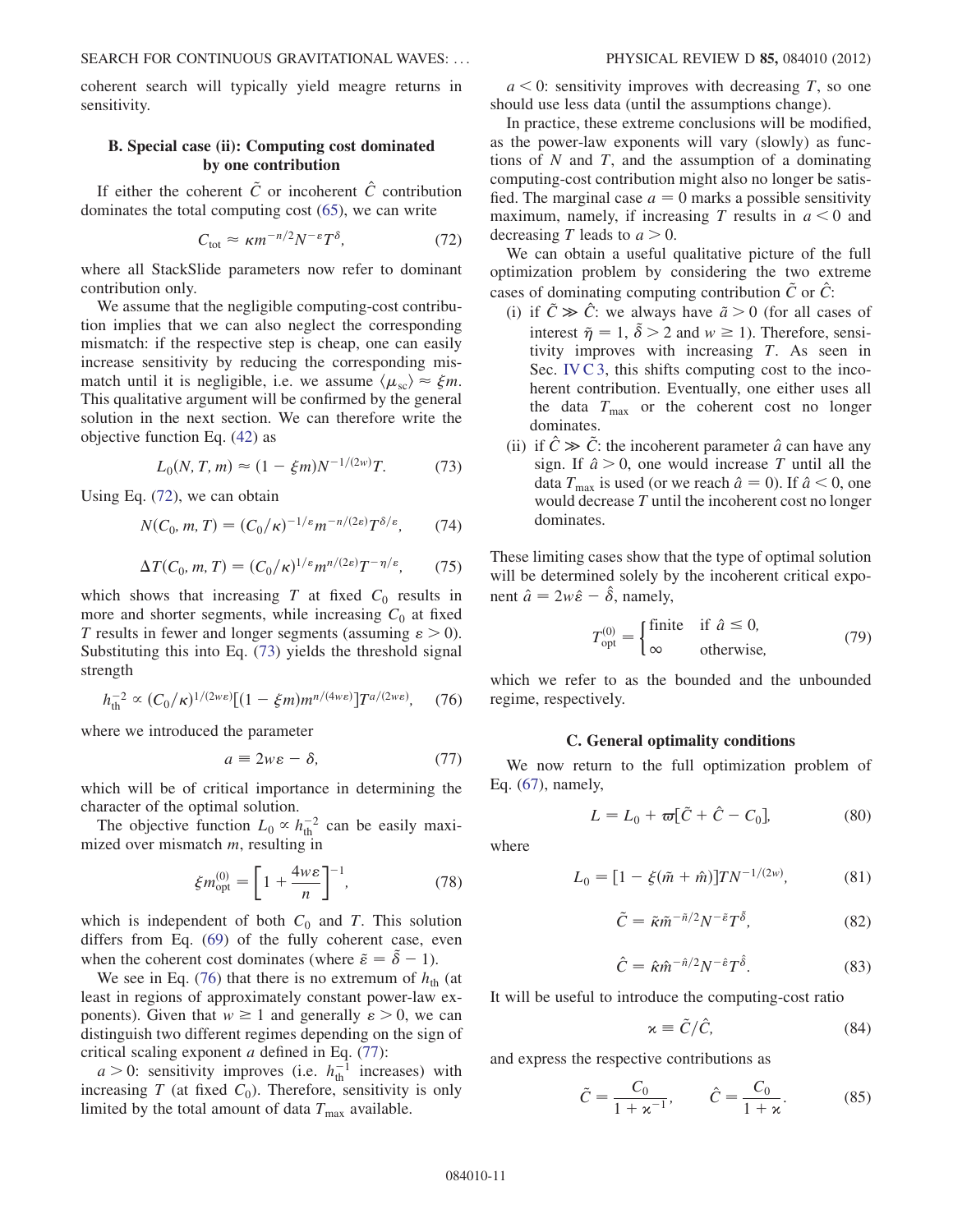<span id="page-11-5"></span>Using Eqs. [\(82\)](#page-10-4) and [\(83\)](#page-10-5) to solve for  $T$  and  $N$ , respectively, we obtain

$$
N^{D} = \frac{(C_{0}/\hat{\kappa})^{\tilde{\delta}}}{(C_{0}/\tilde{\kappa})^{\tilde{\delta}}} \frac{[\tilde{m}^{-\tilde{n}/2}(1 + \kappa^{-1})]^{\hat{\delta}}}{[\hat{m}^{-\hat{n}/2}(1 + \kappa)]^{\tilde{\delta}}},
$$
(86)

$$
T^{D} = \frac{(C_{0}/\hat{\kappa})^{\tilde{\varepsilon}}}{(C_{0}/\tilde{\kappa})^{\tilde{\varepsilon}}} \frac{[\tilde{m}^{-\tilde{n}/2}(1 + \varkappa^{-1})]^{\hat{\varepsilon}}}{[\hat{m}^{-\hat{n}/2}(1 + \varkappa)]^{\tilde{\varepsilon}}},
$$
(87)

<span id="page-11-6"></span>where D is the determinant of the matrix  $\left[\delta, \tilde{\eta}; \hat{\delta}, \hat{\eta}\right]$ , which for all cases of practical interest seems to be positive definite, namely,

$$
D \equiv \tilde{\delta} \ \hat{\eta} - \hat{\delta} \ \tilde{\eta} > 0. \tag{88}
$$

<span id="page-11-8"></span>The segment length  $\Delta T = T/N$  can similarly be obtained as

$$
\Delta T^{D} = \frac{(C_0/\tilde{\kappa})^{\tilde{\eta}}}{(C_0/\hat{\kappa})^{\tilde{\eta}}} \frac{[\hat{m}^{-\tilde{n}/2}(1+\kappa)]^{\tilde{\eta}}}{[\tilde{m}^{-\tilde{n}/2}(1+\kappa^{-1})]^{\tilde{\eta}}}.
$$
(89)

### 1. Stationarity with respect to mismatches  $\{\tilde{m}, \tilde{m}\}$

<span id="page-11-1"></span>Requiring stationarity with respect to the mismatches, i.e.  $\partial_{\tilde{m}}L = \partial_{\hat{m}}L = 0$ , yields

$$
\varpi \tilde{C} = -2\xi \frac{\tilde{m}_{\text{opt}}}{\tilde{n}} T N^{-1/(2w)},
$$
  
\n
$$
\varpi \hat{C} = -2\xi \frac{\hat{m}_{\text{opt}}}{\hat{n}} T N^{-1/(2w)},
$$
\n(90)

<span id="page-11-3"></span>which results in the remarkable relation

$$
\frac{\tilde{m}_{\text{opt}}/\tilde{n}}{\hat{m}_{\text{opt}}/\hat{n}} = \varkappa. \tag{91}
$$

The ratio of optimal mismatch per dimension is simply given by the computing-cost ratio  $\alpha$ . This result confirms an assumption made in Sec. [IV B](#page-10-6) about the optimal solution, namely, that a negligible computing-cost contribution also implies that one can neglect the corresponding mismatch.

#### <span id="page-11-10"></span>2. Stationarity with respect to number of segments  $N$

<span id="page-11-9"></span>Requiring stationarity with respect to  $N$  (treated as continuous), i.e.  $\partial_N L = 0$  yields

$$
L_0 + 2w\varpi[\tilde{\varepsilon}\,\tilde{C} + \hat{\varepsilon}\,\hat{C}] = 0,\tag{92}
$$

<span id="page-11-2"></span>and substituting Eqs. ([90](#page-11-1)) and [\(81\)](#page-10-7), we obtain

$$
\frac{\tilde{m}_{\text{opt}}}{\tilde{m}_{\text{opt}}^{(0)}} + \frac{\hat{m}_{\text{opt}}}{\hat{m}_{\text{opt}}^{(0)}} = 1, \tag{93}
$$

where we used the asymptotic optimal mismatches  $m_{\text{opt}}^{(0)}$  defined in Eq. [\(78\)](#page-10-8) for the two limiting cases of dominating coherent or incoherent computing cost, respectively. Equation ([93\)](#page-11-2) can be interpreted as defining a two-dimensional ellipse in  $\sqrt{m}$  with semimajor axes

 $\sqrt{m_{\rm opt}^{(0)}}$ . Combining this with Eq. ([91](#page-11-3)), we obtain the optimal mismatches

<span id="page-11-4"></span>
$$
\frac{\tilde{n}}{\tilde{m}_{\text{opt}}} = \frac{\tilde{n}}{\tilde{m}_{\text{opt}}^{(0)}} + \frac{\hat{n}}{\hat{m}_{\text{opt}}^{(0)}} \alpha^{-1}, \qquad \frac{\hat{n}}{\hat{m}_{\text{opt}}} = \frac{\hat{n}}{\hat{m}_{\text{opt}}^{(0)}} + \frac{\tilde{n}}{\tilde{m}_{\text{opt}}^{(0)}} \alpha, \quad (94)
$$

which reduces to the limiting cases of Eq. ([78](#page-10-8)) when either computing cost dominates, i.e. when  $\alpha \ll 1$  or  $\alpha \gg 1$ . We can express the optimal mismatch prefactor in Eq. (81) as can express the optimal mismatch prefactor in Eq. [\(81\)](#page-10-7) as

$$
\left[1 - \xi(\tilde{m} + \hat{m})\right]_{\text{opt}} = \left[1 + \frac{1}{4w} \frac{\tilde{n} \times \hat{n} + \hat{n}}{\tilde{\varepsilon} \times \hat{n} + \hat{\varepsilon}}\right]^{-1}.\tag{95}
$$

The optimal mismatches Eq. [\(94\)](#page-11-4) only depend on the computing-cost ratio  $x$ . Substituting into Eq. ([87](#page-11-5)), we therefore obtain a relation of the form  $T_0 = T(C_0, \mathbf{x}_{opt})$ for given observation time  $T_0$ , which can (numerically) be solved for  $x_{opt} = x(C_0, T_0)$ . Similarly, one could specify  $N_0$  and solve Eq. [\(86\)](#page-11-6) for  $\varkappa_{\text{opt}} = \varkappa(C_0, N_0)$ . In either case, the optimal mismatches are obtained from Eq. [\(94\)](#page-11-4) and the optimal number and length of segments from Eqs. ([86](#page-11-6)) and  $(87)$ , fully closing the optimal solution at fixed T.

#### 3. Monotonicity relations with T

<span id="page-11-7"></span><span id="page-11-0"></span>It is interesting to consider the behavior of the optimal "fixed- $T$ " solution of the previous section as a function of T. We see in Eq. ([94\)](#page-11-4) that  $\tilde{m}_{opt}$  is monotonically increasing with  $x$ , while  $\hat{m}_{\text{ont}}$  is decreasing, i.e.

$$
\partial_{\varkappa} \tilde{m}_{\text{opt}} > 0, \quad \text{and} \quad \partial_{\varkappa} \hat{m}_{\text{opt}} < 0. \tag{96}
$$

We generally assume  $D = \tilde{\delta} \hat{\eta} - \hat{\delta} \tilde{\eta} > 0$  and  $\varepsilon > 0$  which implies that the right-hand side of Eq. ([87](#page-11-5)) is monotonically decreasing with  $x$ , while the left-hand side is monotonically increasing with  $T$ . Therefore,  $x$  must be montonically decreasing with  $T$ , i.e.

$$
\partial_T \kappa < 0. \tag{97}
$$

Therefore, the optimal solution shifts computing cost from the coherent to the incoherent step with increasing  $T$ , which had already been used in Sec. [IV B](#page-10-6). Combining this with Eq. ([96](#page-11-7)), we find

$$
\partial_T \tilde{m}_{\text{opt}} < 0, \quad \text{and} \quad \partial_T \hat{m}_{\text{opt}} > 0,\tag{98}
$$

and using this with Eqs. ([86](#page-11-6)) and ([89](#page-11-8)), we can further deduce

$$
\partial_T N_{\text{opt}} > 0, \quad \text{and} \quad \partial_T \Delta T_{\text{opt}} < 0, \tag{99}
$$

namely, increasing T results in more segments of shorter duration.

#### 4. Stationarity with respect to observation time T

Requiring stationarity of  $L$  with respect to  $T$ , i.e.  $\partial_T L = 0$ , yields the final condition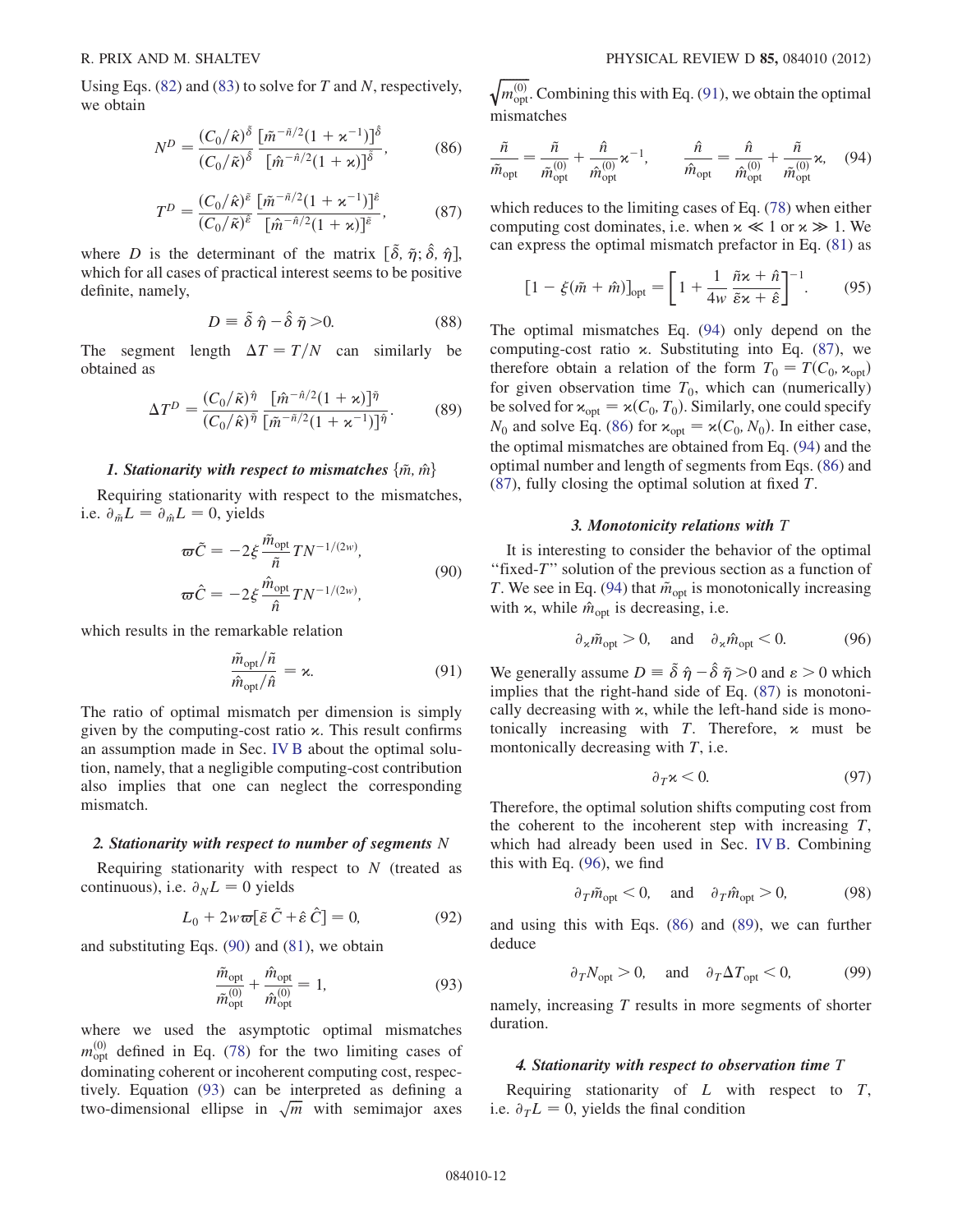$$
L_0 + \varpi [\tilde{\delta} \tilde{C} + \hat{\delta} \hat{C}] = 0, \qquad (100)
$$

<span id="page-12-1"></span>which combined with Eq. [\(92\)](#page-11-9) results in

$$
\tilde{a}\,\tilde{C} + \hat{a}\,\hat{C} = 0,\tag{101}
$$

<span id="page-12-3"></span>where the critical exponents  $a$  are defined in Eq. ([77](#page-10-3)). We generally expect  $\tilde{a} > 0$ , as discussed in Sec. [IV B](#page-10-6), and therefore the stationarity condition can only have a solution if

$$
\hat{a} \equiv \hat{\delta} - 2\hat{\eta} + 2(w - 1)\hat{\epsilon} < 0. \tag{102}
$$

This conclusion is consistent with the analysis of Sec. [IV B:](#page-10-6)  $\hat{a} < 0$  characterizes a bounded regime with finite optimal  $T_{\text{opt}}^{(0)}$ , while  $\hat{a} > 0$  characterizes an unbounded regime with  $T_{\text{opt}}^{(0)} \rightarrow \infty$ .

<span id="page-12-2"></span>If  $T_{\rm opt}^{(0)}$  exceeds the available data  $T_{\rm max}$ , then we simply apply the fixed- $T$  solution of Sec. [IV C 2.](#page-11-10) Otherwise, Eq. ([101](#page-12-1)) directly yields

$$
\mathbf{x}_{\text{opt}} = -\frac{\hat{a}}{\tilde{a}},\tag{103}
$$

closing the optimal solution via Eqs. [\(94\)](#page-11-4), ([86\)](#page-11-6), and ([87](#page-11-5)).

#### 5. Monotonicity relations with  $C_0$

<span id="page-12-5"></span>For a bounded optimal solution with  $T_{\text{opt}}^{(0)} \le T_{\text{max}}$ , we see<br>optimal solution with  $T_{\text{opt}}^{(0)}$  and  $T_{\text{max}}^{(0)}$  are independent of from Eq. ([103](#page-12-2)) that  $x_{opt}$  and  $\{\tilde{m}_{opt}, \tilde{m}_{opt}\}$  are independent of the computing-cost constraint  $C_0$ . Inserting Eqs. ([86](#page-11-6)) and [\(87\)](#page-11-5) into Eq. ([42](#page-6-5)), we can therefore read off the scaling

$$
h_{\rm th}^{-1} \propto C_0^{(\tilde{a} - \hat{a})/(4wD)},\tag{104}
$$

which shows that any "reasonable" search should satisfy

$$
\tilde{a} > \hat{a},\tag{105}
$$

in order for sensitivity to improve with increasing  $C_0$ (assuming  $D > 0$ ). Furthermore, from Eqs. [\(86\)](#page-11-6), [\(87\)](#page-11-5), and [\(89\)](#page-11-8) we obtain the monotonicity relations:

$$
\partial_{C_0} N_{\text{opt}} \propto \tilde{\delta} - \hat{\delta}, \qquad \partial_{C_0} T_{\text{opt}} \propto \tilde{\epsilon} - \hat{\epsilon},
$$
  

$$
\partial_{C_0} \Delta T_{\text{opt}} \propto \hat{\eta} - \tilde{\eta}.
$$
 (106)

We expect  $\hat{\eta} > \tilde{\eta} = 1$ , therefore the optimal segment length  $\Delta T_{\text{opt}}$  will generally increase with  $C_0$ .

The behavior of the optimal number of segments is less clear-cut: if  $\tilde{\delta} < \hat{\delta}$ , then  $N_{opt}$  decreases with  $C_0$ , which can result in a fully coherent search being optimal, despite  $T_{\text{opt}}^{(0)} < T_{\text{max}}$ . A StackSlide search is therefore not guaranteed to be more sensitive than a fully coherent search at the same computing power, even when computationally limited.

Similarly,  $T_{opt}$  can either increase with  $C_0$  (if  $\tilde{\varepsilon} > \hat{\varepsilon}$ ), or decrease: a more expensive and more sensitive search can be using less data.

# <span id="page-12-0"></span>V. EXAMPLES OF PRACTICAL APPLICATION

In order to illustrate the practical application of this analytical framework and its potential gains in sensitivity, we consider a few different examples of CW searches.

# <span id="page-12-6"></span>A. Directed searches for isolated neutron stars

Directed searches target NSs with known sky position but unknown frequency and frequency derivatives, i.e.  $\{f, f, \ddot{f}, \ldots\}$ . The approximate phase metric of this parameter space for isolated NSs is known analytically and constant over the parameter space, e.g. see Eq. (10) in [[15\]](#page-17-34). The number of coarse-grid templates scales as

$$
\tilde{\mathcal{N}} \propto \Delta T^{n(n+1)/2},\tag{107}
$$

while the refinement of the semicoherent metric Eq. (92) in [\[26\]](#page-17-21) scales as

$$
\gamma_n \propto N^{n(n-1)/2}.\tag{108}
$$

<span id="page-12-4"></span>The coherent computing-cost exponents Eq. ([54\)](#page-8-4) are therefore

$$
\tilde{\delta} = \tilde{n}(\tilde{n} + 1)/2 + \Delta \tilde{\delta}, \qquad \tilde{\eta} = 1, \qquad (109)
$$

where  $\Delta \tilde{\delta}$  depends on the *F*-statistic implementation as given by Eq. [\(55\)](#page-8-5). The incoherent computing-cost exponents Eq. ([59](#page-8-6)) are

$$
\hat{\delta} = \hat{n}(\hat{n} + 1)/2, \qquad \hat{\eta} = 1 + \hat{n}(\hat{n} - 1)/2, \qquad (110)
$$

which results in  $\hat{\varepsilon} = \hat{n} - 1$ .

For  $\tilde{n} \ge 2$ , the condition  $\tilde{a} = \tilde{\delta} - 2 + 2(w - 1)\tilde{\epsilon} > 0$ holds as expected, while the critical boundedness parameter of Eq. ([102](#page-12-3)) now reads as

$$
\hat{a} = \frac{\hat{n}}{2}(3 - \hat{n}) - 2 + 2(w - 1)(\hat{n} - 1), \quad (111)
$$

which for the first few values of  $n$  evaluates to

$$
\hat{a}_1 = -1,
$$
  $\hat{a}_2 = -3 + 2w,$   
\n $\hat{a}_3 = -6 + 4w,$   $\hat{a}_4 = -10 + 6w.$  (112)

In the WSG limit (i.e.  $w \rightarrow 1$ ), this is always  $\hat{a} < 0$ , and therefore the search falls into the bounded regime. However, in general  $w > 1$  and therefore directed StackSlide searches can be either bounded or unbounded.

#### Directed search for Cassiopeia-A

As a concrete example, we consider the directed search for the compact object in Cassiopeia-A (Cas-A). This search has been performed using LIGO S5 data, and the resulting upper limits have been published in [[7\]](#page-17-4). For the present example, we use the search setup as originally proposed in [\[15\]](#page-17-34), namely, a fully coherent  $\mathcal F$ -statistic search (using the SFT method, i.e.  $\Delta \tilde{\delta} = 1$ ) using data spanning  $T = 12$  days, with a maximal template-bank mismatch of  $\tilde{m} = 0.2$ . The setup assumed two detectors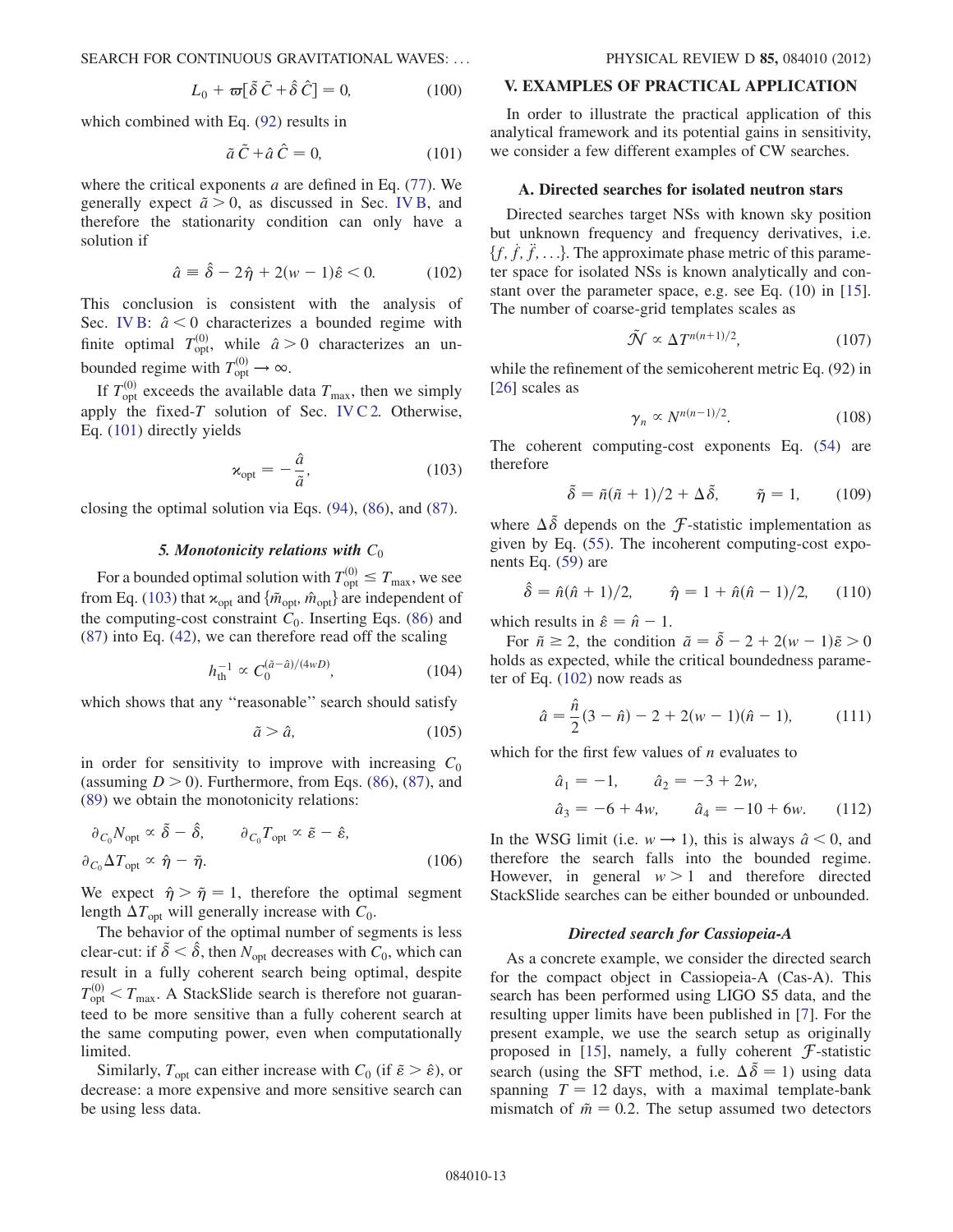with identical noise floor  $S_n$  and a 70% duty cycle, which we can formally incorporate as  $N_{\text{det}} = 2 \times 0.7 = 1.4$  in Eqs. ([50](#page-8-7)) and [\(29\)](#page-5-7). The parameter space spanned a frequency range of  $f \in [100, 300]$  Hz and spin-down ranges corresponding to a spin-down age of  $\tau = 300y$ , see [\[15\]](#page-17-34). The template-bank dimension for the given Stack-Slide parameters was determined as  $\tilde{n} = 3$ , resulting in a power-law scaling of  $\tilde{\delta} = 7$  according to Eq. [\(109\)](#page-12-4).

In order to compare sensitivity estimates of different search setups, we use nominal (per-template) false-alarm and false-dismissal probabilities of

$$
p_{\text{fA}}^* = 10^{-10}, \qquad p_{\text{fD}}^* = 0.1. \tag{113}
$$

We use a rough estimate of  $\xi = 0.5$  (e.g. see Fig. (8) in [\[33\]](#page-17-28)) for the geometric average-mismatch factor of the  $A_3^*$ lattice that was used in this search. Integrating Eqs. [\(25\)](#page-5-0) and [\(26](#page-5-1)) and solving for  $\rho_{\mathcal{F}}^*$  yields  $\rho_{\mathcal{F}}^* \approx 8.35$ .<br>Substituting this into Eq. (20) with  $\hat{r}_0 = 0$ ,  $\tilde{r}_0 = 0.2$  yields Substituting this into Eq. ([29](#page-5-7)) with  $\hat{m} = 0$ ,  $\tilde{m} = 0.2$  yields an estimate for the weakest detectable signal  $h_{th}$  of the original  $\mathcal F$ -statistic search:

$$
\frac{h_{\text{th}}}{\sqrt{S_{\text{n}}}}\Big|_{\text{ref}} \approx 5.2 \times 10^{-3} \sqrt{\text{Hz}},\tag{114}
$$

<span id="page-13-3"></span><span id="page-13-0"></span>Timing a current StackSlide code using the SFT method, one can extract approximate timing parameters

$$
\tilde{c}_0^{\text{SFT}} = 7 \times 10^{-8} \text{s}, \qquad \hat{c}_0 = 6 \times 10^{-9} \text{s}, \qquad (115)
$$

which results in a total computing cost for the original search<sup>7</sup> of  $C_0 \approx 472$  days on a single cluster node. This number is used as the computing-cost constraint  $C_0$  for this example.

First, we consider an optimal coherent search as described in Sec. [IVA](#page-9-5), namely, using Eq. [\(69\)](#page-9-4) we find

$$
\xi \tilde{m}_{\text{opt}} \approx 0.18 \Rightarrow \tilde{m}_{\text{opt}} \approx 0.36,\tag{116}
$$

and using Eq. ([70](#page-9-6)) this results in  $T_{\text{opt}} = 13.6$  days, which is only about  $\sim$ 13% longer then the original search proposal of [[15](#page-17-34)]. The total improvement in the minimal signal strength  $h_{th}$  is less than 2% compared to Eq. ([114](#page-13-0)), which shows that the original search proposal was remarkably close to an optimal coherent search.

Next, we consider a StackSlide search over the same parameter space using the same computing cost  $C_0$ . Assuming the optimal solution will have segment lengths in the range 1 days  $\leq \Delta T \leq 7$  days, and a total span of  $T \leq 365$  days, the parameter-space dimensions would be  $\tilde{n} = 2$ ,  $\hat{n} = 3$  (see [[15](#page-17-34)]). This results in power-law exponents  $\delta = 4$ ,  $\delta = 6$ ,  $\hat{\eta} = 4$ , and therefore  $\tilde{\varepsilon} = 3$ ,  $\hat{\varepsilon} = 2$ , and  $\tilde{a} = 2 + 6(w - 1), \hat{a} = -2 + 4(w - 1)$ . In order to simplify the example, we use the WSG approximation, i.e.  $w = 1$ , which implies that the search would be bounded  $(\hat{a} < 0)$ . We can therefore use Eq. [\(103\)](#page-12-2) to obtain the optimal computing-cost ratio as

$$
\mathbf{x}_{\text{opt}} = 1. \tag{117}
$$

Note that when  $w > 1.25$  we would have  $\hat{a} > 0$  and therefore this search would become unbounded. From Eq. ([78\)](#page-10-8), we obtain  $\tilde{m}_{\text{opt}}^{(0)} \approx 0.29$ ,  $\hat{m}_{\text{opt}}^{(0)} \approx 0.55$ , and using Eq. ([94](#page-11-4)) we find the respective optimal mismatches as find the respective optimal mismatches as

$$
\tilde{m}_{\text{opt}} \approx 0.16, \qquad \hat{m}_{\text{opt}} \approx 0.24. \tag{118}
$$

<span id="page-13-2"></span>Using Eq. [\(63\)](#page-8-8), we can extract the computing-cost coefficients  $\tilde{\kappa} \approx 3.14 \times 10^{-17}$  and  $\hat{\kappa} \approx 3.12 \times 10^{-34}$  (with time measured in seconds), and plugging this into Eqs. ([86](#page-11-6)) and ([87](#page-11-5)) we find the optimal StackSlide parameters as

<span id="page-13-1"></span>
$$
N_{\text{opt}} = 139, \qquad \Delta T_{\text{opt}} \approx 1.9 \text{ days},
$$
  
\n
$$
T_{\text{opt}} \approx 266.5 \text{ days}, \qquad (119)
$$

which is self-consistent with the initially assumed template-bank dimensions, as it falls into the assumed ranges for  $\Delta T$  and T.

We can estimate the resulting sensitivity by solving Eqs. [\(25\)](#page-5-0) and [\(26\)](#page-5-1), which yields  $\rho_{\Sigma}^* \approx 17.3$ , and substitut-<br>ing into Eq. (20) we find a weakest detectable signal ing into Eq. ([29](#page-5-7)) we find a weakest detectable signal strength  $h_{\text{th}}$  of

$$
\frac{h_{\text{th}}}{\sqrt{S_{\text{n}}}}\bigg|_{\text{opt}} \approx 2.4 \times 10^{-3} \sqrt{\text{Hz}},\tag{120}
$$

which is an improvement on the optimal coherent sensitivity by more than a factor of 2.

Figure [3](#page-14-0) illustrates the behavior of the optimal solution as a function of T without using the WSG approximation. This is obtained by numerically solving Eq. ([87](#page-11-5)) for  $\kappa_{\text{opt}}(T)$ , which yields  $m_{\text{opt}}(T)$  via Eq. ([94](#page-11-4)) and  $N_{\text{opt}}(T)$  via Eq. [\(86\)](#page-11-6). We see that the non-WSG-approximated optimal solution results in somewhat different StackSlide parameters than the WSG solution of Eq. ([119\)](#page-13-1), but it hardly gains any further sensitivity.

Increasing the total computing cost  $C_0$  would increase the relative advantage of the StackSlide method compared to a fully coherent search: the coherent search would gain sensitivity as  $h_{\text{th}}^{-1} \propto C_0^{1/14}$  according to Eq. ([71](#page-9-7)), while the<br>Staat-Slide according valid exist associativity as  $h^{-1} \propto C_0^{1/10}$ StackSlide search would gain sensitivity as  $h_{\text{th}}^{-1} \propto C_0^{1/10}$ <br>according to Eq. (104) (in the WSG approximation) so according to Eq. [\(104\)](#page-12-5) (in the WSG approximation), so here the StackSlide search is more "efficient" at converting increases of computing power into gains of sensitivity.

#### B. All-sky CW search using Einstein@Home

As an example for a wide parameter-space all-sky search with massive computing power, we consider two recent CW searches performed on the Einstein@Home computing platform [\[6](#page-17-35)[,39](#page-17-36)[,40\]](#page-17-37), namely, the StackSlide searches labeled "S5GC1" and "S6Bucket," which

Using the original timing constant  $\tilde{c}_{\text{SFT}}^{(0)} = 6 \times 10^{-7}$  s of [\[15\]](#page-17-34),<br>a correctly recover the original estimate of  $\tilde{C} \approx 20 \times 200$  days we correctly recover the original estimate of  $\tilde{C} \approx 20 \times 200$  days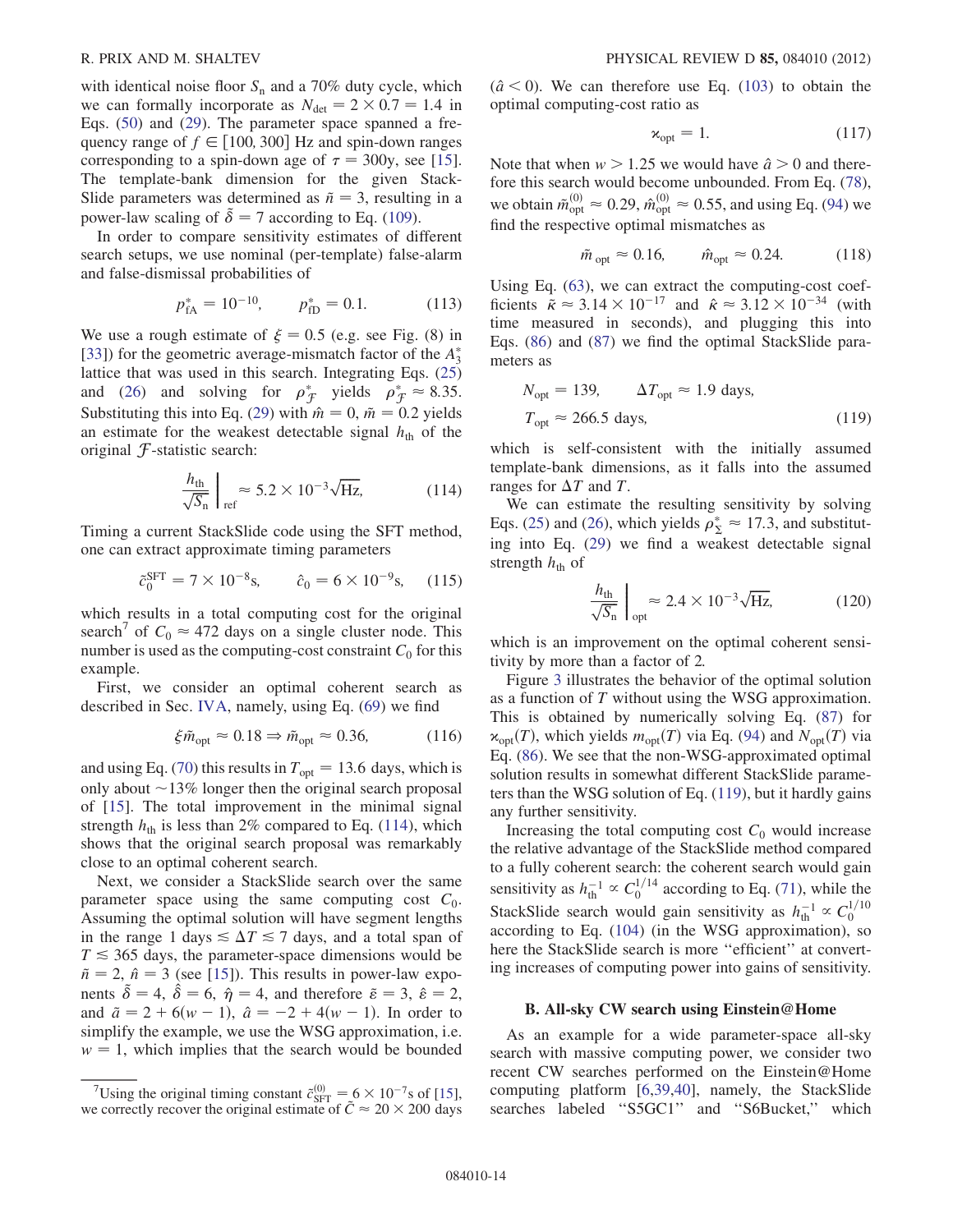<span id="page-14-0"></span>

FIG. 3 (color online). Numerical optimal fixed-T solution for a directed Cas-A search as a function of T. The dashed vertical line indicates the analytical WSG-optimal solution of Eq. [\(118\)](#page-13-2), while the dotted vertical line corresponds to the exact optimal solution. Panel (a) shows the weakest detectable signal strength compared to the reference value  $h_{\text{th,ref}}$  of Eq. [\(114](#page-13-0)), for the exact  $h_{\text{th}}$  and for the WSG-approximated  $h_{\text{th}}^{\text{WSG}}$  (using  $w = 1$ ). (b) shows the optimal mismatch parameters  $\tilde{m}_{\text{opt}}(T)$  and  $\hat{m}_{\text{opt}}(T)$ , (c) shows the optimal computing cost ratio  $\alpha$ . (T) and (d) the optimal number of segments computing-cost ratio  $x_{opt}(T)$ , and (d) the optimal number of segments  $N_{opt}(T)$  (treated as continuous).

employed an efficient grid-mapping implementation described in [\[27\]](#page-17-22).

An Einstein@Home search divides the total workload into many small work units, each of which covers a small fraction of the parameter space and requires only a couple of hours to complete on a host machine. These searches consisted of roughly  $10^7$  work units. The E@H platform delivers a computing power of order 100 Tflop/s, and these searches ran for about 6 months each, so we can estimate their total respective computing cost is of order  $C_{\text{tot}} \sim 10^{21}$ flop (i.e.  $\sim$  1 Zeta flop). Each E@H work unit is designed to require about the same computing cost, which allows us to base the present analysis on just a single work unit.

The detector data used in these searches contained nonstationarities and gaps, and the template banks were constructed in somewhat semiempirical ways that are hard to model analytically. In order to simplify this analysis, we assume gapless stationary Gaussian data, and we use the analytic metric expressions from [[26](#page-17-21)] to estimate the number of templates. This example is therefore ''inspired by'' recent E@H searches, but does not represent a detailed description of their computing cost or sensitivity.

The two searches S5GC1 and S6Bucket covered a fixed spin-down range corresponding to a spin-down age of  $\tau =$  $f_0/\dot{f} = 600y$  at a reference frequency of  $f_0 = 50$  Hz. Each work unit covers a frequency band of  $\Delta f = 0.05Hz$ , the spin-down range of  $\Delta \dot{f} = 2.7 \times 10^{-9}$  Hz/s and a (frequency-dependent) fraction  $q$  of the sky. We can incorporate the sky fraction  $q$  by using template counts  $q\mathcal{N}$  in the computing-cost expressions, where  $\mathcal N$  are the all-sky expressions from [\[26\]](#page-17-21). For simplicity, we fix the parameter-space dimension to  $n = 4$ , namely, {sky, frequency, spindown}, and we use Eqs.  $(56, 50)$  in  $[26]$ <sup>8</sup> for the number of coarse-grid templates  $\mathcal N$  and the refinement factor  $\gamma(N)$  of Eq. (77) in [[26](#page-17-21)] (assuming gapless data).

For a work unit at 50 Hz, the reference StackSlide parameters are

(i) S5GC1:  $q = 1/3$ ,  $N = 205$ ,  $\Delta T = 25$  h

(ii) S6Bucket:  $q = 1/51$ ,  $N = 90$ ,  $\Delta T = 60$  h

 ${}^{8}$ There are missing terms in both Eqs. (57, 83) in [\[26\]](#page-17-21), but one can use their Eqs. (50, 84) instead to compute detg.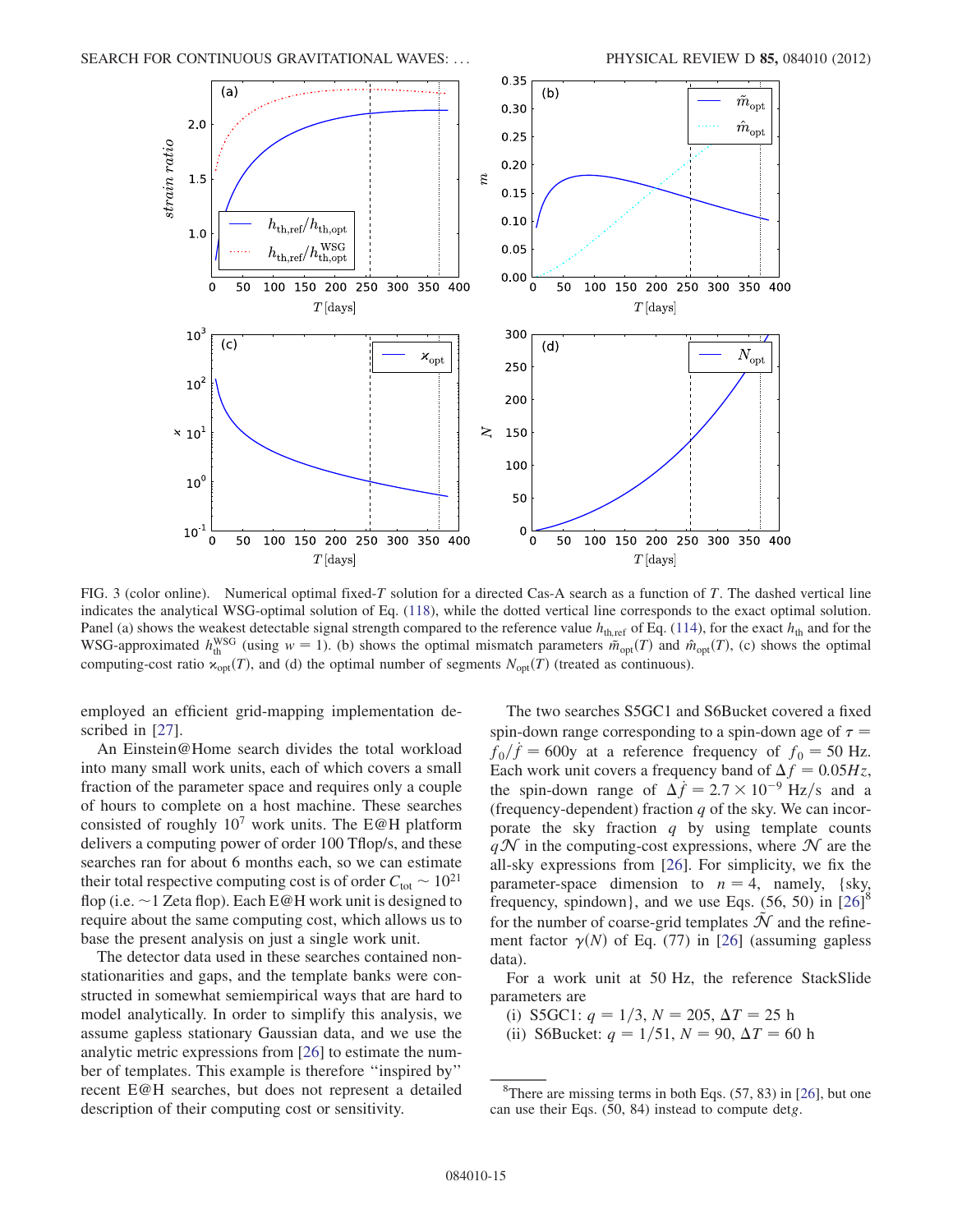<span id="page-15-1"></span>TABLE II. Einstein@Home example setups S5GC1 and S6Bucket, with corresponding results from an iterative optimization at fixed computing power C<sub>0</sub>, with assumed maximal observation time of  $T_{\text{max}} = 1y$ . The gains in weakest detectable signal strength  $h_{\text{th}}$  are  $\sim$ 23% and  $\sim$ 14%, respectively.

|                        |      |     | $\hat{n}$ | W   | N   | $\Delta T[d]$ | $\tilde{m}$ | m    | $C_0[h]$ | κ      | $\frac{h_{\text{th}}}{\sqrt{S}}\left[\sqrt{Hz}\right]$ |
|------------------------|------|-----|-----------|-----|-----|---------------|-------------|------|----------|--------|--------------------------------------------------------|
| S5GC1                  | 8.7  | 7.7 | 2.0       | 1.1 | 205 | 1.0           | 0.50        | 0.50 | 0.91     | 2.545  | $2.69 \times 10^{-3}$                                  |
| $T_{\text{max}} = 1$ y | 10.0 | 9.0 | 2.0       | 1.1 | 528 | 0.7           | 0.14        | 0.17 | 0.91     | 0.869  | $2.19 \times 10^{-3}$                                  |
| S6Bucket               | 4.6  | 3.6 | 2.0       | 1.2 | 90  | 2.5           | 0.50        | 0.50 | 2.54     | 13.914 | $2.20 \times 10^{-3}$                                  |
| $T_{\text{max}} = 1$ y | 3.7  | 2.7 | 2.0       | 1.2 | 175 | 2.1           | 0.58        | 0.32 | 2.54     | 1.815  | $1.93 \times 10^{-3}$                                  |

For both searches, the mismatch distributions of the coarse- and fine-grid template banks are not well quantified, so we simply assume hypercubic template banks  $({\xi} = 1/3)$  with  $\tilde{m} = \hat{m} = 0.5$ , i.e. an average total mismatch of  $\langle \mu \rangle = 1/3$ . Plugging these parameters into the template-counting formulas of [\[26](#page-17-21)], together with the timing constants of Eq. [\(115\)](#page-13-3) from the Cas-A example, we find a reference per-work-unit computing cost of  $C_0 \approx 0.91$  h for S5GC1, and  $C_0 \approx 2.5$  h for S6Bucket.<sup>9</sup> Table [II](#page-15-1) shows the estimated sensitivity for these reference searches assuming the same false-alarm and false-dismissal probabilities as in the previous section.

We can apply the analytical optimal solution from Sec. [IV](#page-9-0) with the extracted power-law coefficients at the reference StackSlide parameters found in Table [II](#page-15-1). This initially places us into the unbounded regime (i.e.  $\hat{a} > 0$ ) for both S5GC1 and S6Bucket. We therefore expect to improve sensitivity by increasing  $T$  until we hit the assumed upper bound of  $T_{\text{max}} = 1y$ , so we solve Eq. [\(87\)](#page-11-5) for  $\kappa_{opt}(T_{\text{max}})$ , substitute into Eq. ([94](#page-11-4)) for  $\{\tilde{m}_{\text{opt}}, \hat{m}_{\text{opt}}\}$ , and obtain  $N_{\text{opt}}$  from Eq. ([86](#page-11-6)).

In order to find a self-consistent solution, we need to iterate this procedure: we extract new power-law coefficients at the new solution, then solve again until the parameters converge to better than 1% accuracy. In the case of the S5GC1 search, the converged solution falls into the unbounded regime. In the case of S6Bucket, the converged solution falls into the bounded regime, but with  $T_{\text{opt}}^{(0)} > T_{\text{max}}$ . The optimal observation time is therefore  $T_{\text{opt}} = 1$ y in both cases, and the resulting converged solutions and power-law coefficients are given in Table [II.](#page-15-1) We see that (under the present idealized conditions) we could gain  $\sim$ 23% in detectable signal strength  $h_{\text{th}}$  compared to the S5GC1 setup, and  $\sim$ 14% compared to the S6Bucket setup.

### C. All-sky search examples from CGK

<span id="page-15-0"></span>The all-sky search examples studied in CGK [\[21\]](#page-17-16) provide another interesting test case for our optimization framework. CGK considered a multistage optimization, but we can treat their first-stage result as a single-stage optimization problem at fixed computing cost. CGK discussed four different cases, namely, a search for either "young" (Y) neutron stars  $(\tau = f/\dot{f} = 40y)$  or "old" (O) neutron stars  $(\tau = 10^6 y)$ , using either a "fresh-data" (f) or "data-recycling" (r) mode (a distinction that is irrelevant for our present purpose). The optimized CGK StackSlide parameters and computing-cost constraints are found in Tables I–VIII in [[21](#page-17-16)], and are summarized in Table [III.](#page-16-0) For the sensitivity estimates, we use the same false-alarm and false-dismissal probabilities as in Sec. [VA](#page-12-6).

Note that we expect our results to improve on the sensitivity of the CGK solution, as they incorporated an ad hoc constraint of  $m = \tilde{m} = \hat{m}$ , and the total average mismatch in Eq. (46) in CGK incorrectly included only the contribution from one template grid instead of both, as discussed in Sec. [III B 3.](#page-4-6)

The functional form of the template-bank equations (originally from BC [\[17](#page-17-12)]) in the CGK computing-cost model Eq. (53) in CGK is not consistent with the generic form of Eq. ([43](#page-7-1)) with respect to the mismatch scaling. We therefore resort to extracting (potentially fractional) mismatch dimensions  $\{\tilde{n}, \hat{n}\}$  using Eq. ([64\)](#page-9-8), in order to fully reproduce their computing-cost function with the power-law model of Eq. ([61](#page-8-3)). The scaling parameters  $\{\delta, \eta\}$  are extracted via Eq. [\(62\)](#page-8-0) and w from Eq. ([41](#page-6-6)). The resulting values are given in Table [III](#page-16-0), assuming the FFT/resampling method for the  $\mathcal F$ -statistic calculations.

Using the extracted scaling coefficients to compute the optimal solution from Sec. [IV](#page-9-0) results in a solution that is inconsistent with the initially extracted scaling coefficients. An iteration over solutions, allowing both N and T to vary, did not converge. We therefore solve a simpler problem by fixing the number of segments to the original CGK values, i.e. we constrain the solutions to  $N = N_{\text{CGK}}$ . We proceed by solving Eq. [\(86\)](#page-11-6) for  $\mathsf{x}_{\text{opt}}(N)$ , closing the solution via Eqs. ([94](#page-11-4)) and ([87\)](#page-11-5). We then extract new

<sup>&</sup>lt;sup>9</sup>The actual E@H work units take about 6 h to complete on a machine with these timings, but these setups included bigger refinement factors  $\gamma$  due to gaps in the data, and used rather different template-bank designs.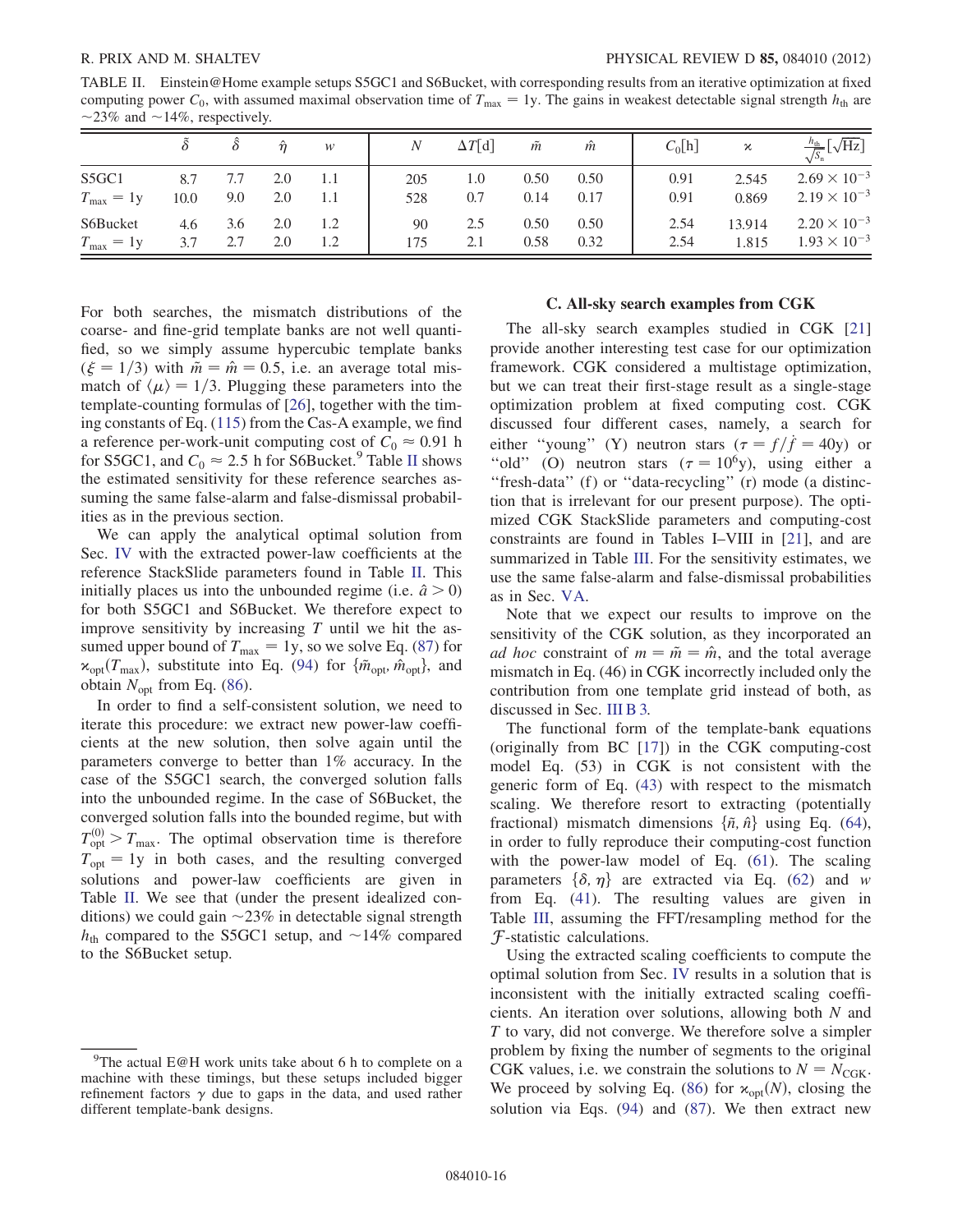<span id="page-16-0"></span>TABLE III. CGK example search setups for young  $(Y)$  and old  $(O)$  pulsars, using either fresh  $(f)$  or recycling  $(r)$  data modes. The first line of each example gives the original CGK solution with respective extracted power-law coefficients, and the second line shows our optimal self-consistent solution with constraint  $N = N_{\text{CGK}}$ . The computing cost  $C_0$  is measured in Zeta flop (1Zf = 10<sup>21</sup> flop).

|                      | $\tilde{n}$ | $\hat{n}$ | $\tilde{\delta}$ | $\hat{\delta}$ | $\hat{\eta}$ | W   | N  | $\Delta T[d]$ | $\tilde{m}$ | m    | $C_0[Zf]$ | κ     | $\frac{h_{\text{th}}}{\sqrt{S_{\text{n}}}}\left[\sqrt{Hz}\right]$ |
|----------------------|-------------|-----------|------------------|----------------|--------------|-----|----|---------------|-------------|------|-----------|-------|-------------------------------------------------------------------|
| Y/r                  | 3.0         | 4.0       | 3.1              | 6.0            | 4.2          | 1.7 | 10 | 2.6           | 0.78        | 0.78 | 0.94      | 0.071 | $7.31 \times 10^{-3}$                                             |
| $N = N_{\text{CGK}}$ | 3.0         | 4.0       | 3.1              | 6.0            | 4.2          | 1.7 | 10 | 2.1           | 0.17        | 0.48 | 0.94      | 0.482 | $6.38 \times 10^{-3}$                                             |
| Y/f                  | 3.0         | 4.0       | 3.1              | 6.0            | 4.2          | 1.7 | 9  | 2.7           | 0.78        | 0.78 | 0.82      | 0.086 | $7.42 \times 10^{-3}$                                             |
| $N = N_{\text{CGK}}$ | 3.0         | 4.0       | 3.1              | 6.0            | 4.2          | 1.7 | 9  | 2.2           | 0.18        | 0.46 | 0.82      | 0.526 | $6.50 \times 10^{-3}$                                             |
| O/r                  | 2.5         | 2.5       | 3.0              | 10.0           | 7.4          | 1.8 | 8  | 14.8          | 0.35        | 0.35 | 0.74      | 0.004 | $2.61 \times 10^{-3}$                                             |
| $N = N_{\text{CGK}}$ | 2.8         | 2.5       | 3.0              | 10.0           | 7.4          | 1.8 | 8  | 14.6          | 0.03        | 0.34 | 0.74      | 0.090 | $2.46 \times 10^{-3}$                                             |
| O/f                  | 2.5         | 2.6       | 3.0              | 10.0           | 7.3          | 1.7 | 9  | 11.8          | 0.21        | 0.21 | 0.35      | 0.009 | $2.65 \times 10^{-3}$                                             |
| $N = N_{\text{CGK}}$ | 2.7         | 2.5       | 3.0              | 10.0           | 7.3          | 1.7 | 9  | 12.4          | 0.04        | 0.33 | 0.35      | 0.107 | $2.56 \times 10^{-3}$                                             |

power-law coefficients at this solution and iterate this procedure until convergence to better than 1% accuracy is achieved. The resulting fixed-N optimal solutions are given in Table [III.](#page-16-0) The respective improvements of the weakest detectable signal strength  $h_{th}$  compared to the original CGK solutions are  $\sim$ 15% in the Y pulsar case, and  $\sim$ 5% in the O pulsar case.

#### D. CWs from binary neutron stars

For CWs from NSs in binary systems with known sky position (such as Sco-X1 and other LMXBs), the search parameter space typically consists of the intrinsic signal frequency and orbital parameters of the binary system, i.e. (projected) semimajor axis, orbital period P, periapse angle, eccentricity, and eccentric anomaly. The corresponding template-counting formulas were initially studied in [[41](#page-17-38)] for coherent searches. These have recently been extended to semicoherent searches by Messenger [\[32\]](#page-17-27), giving explicit template scalings in two limiting cases, namely, (i) short coherent segments compared to the orbital period, i.e.  $\Delta T \ll P$ , and (ii) long coherent segments, i.e.  $\Delta T \gg P$ .

#### 1. Short coherent segments ( $\Delta T \ll P$ )

One can change parameter-space coordinates and Taylor expand in small  $\Delta T/P \ll 1$  to obtain the coherent template scaling Eq. (24) in [[32](#page-17-27)]:

$$
\tilde{\mathcal{N}}_{\tilde{n}} \propto \Delta T^{\tilde{n}(\tilde{n}+1)/2},\tag{121}
$$

where  $\tilde{n}$  is the effective coherent parameter-space dimension using the new coordinates. The coherent cost powerlaw coefficients are therefore  $\tilde{\delta} = \tilde{n}(\tilde{n} + 1)/2 + \Delta \tilde{\delta}$  and  $\tilde{\eta} = 1.$ 

The semicoherent template scaling including eccentricity results in a six-dimensional semicoherent template bank, i.e.  $\hat{n} = 6$ , and a template scaling Eq. (28) in [\[32\]](#page-17-27) of  $\mathcal{\hat{N}}_{\text{ecc}} \propto N\Delta T^7$ . In the case of small eccentricity, one has  $\hat{n} = 4$ , and the template scaling given in Eq. (29) in [[32](#page-17-27)] is  $\mathcal{\hat{N}}_{\text{circ}} \propto N\Delta T^5$ . In both cases, the semicoherent power-law exponents satisfy  $\hat{\delta} \ge 5$ , and  $\hat{\eta} = 2$ , resulting in the critical parameter  $\hat{a} > 0$ . This implies that the boundednesscondition Eq. [\(102\)](#page-12-3) is always violated, i.e. one should use all the available data.

# 2. Long coherent segments  $(\Delta T \gg P)$

In this limit, the template scalings in both the coherent and semicoherent step are Eqs. (32, 33) in [\[32](#page-17-27)]  $\tilde{\mathcal{N}} \propto \hat{\mathcal{N}} \propto$  $\Delta T^2$ , which is unusual as there is no refinement. Therefore,  $\tilde{\eta} = \hat{\eta} = 1$ , and  $\tilde{\delta} = 2 + \Delta \tilde{\delta}$ , while  $\hat{\delta} = 2$ , and therefore  $\hat{\epsilon} = 1$ . We see that always  $\tilde{a} > 0$  and  $\hat{a} = 2(w - 1) > 0$ , and therefore binary-CW searches in the long-segment limit also fall into the unbounded regime, i.e. one should use all the data.

#### VI. DISCUSSION

We have derived an improved estimate of the StackSlide sensitivity scaling, correctly accounting for the mismatches from both coarse- and fine-grid template banks, which had been overlooked by previous studies. By locally fitting sensitivity and computing-cost functions to power laws, we are able to derive fully analytical self-consistency relations for the optimal sensitivity at fixed computing cost. This solution separates two different regimes depending on the critical parameter  $\hat{a}$  of Eq. ([102\)](#page-12-3): a bounded regime with a finite optimal  $T_{\rm opt}^{(0)}$ , and an unbounded regime where  $T_{\text{opt}}^{(0)} \rightarrow \infty$ .<br>Several practic

Several practical examples are discussed in order to illustrate the application of this framework. The corresponding sensitivity gains in terms of the weakest detectable signal strength  $h_{\text{th}}$  are found to be  $\sim$ 100% compared to a fully coherent directed search for Cas-A, and about 5%–20% compared to previous StackSlide searches such as Einstein@Home and the examples given in CGK [[21\]](#page-17-16). We show that CW searches for binary neutron stars seem to